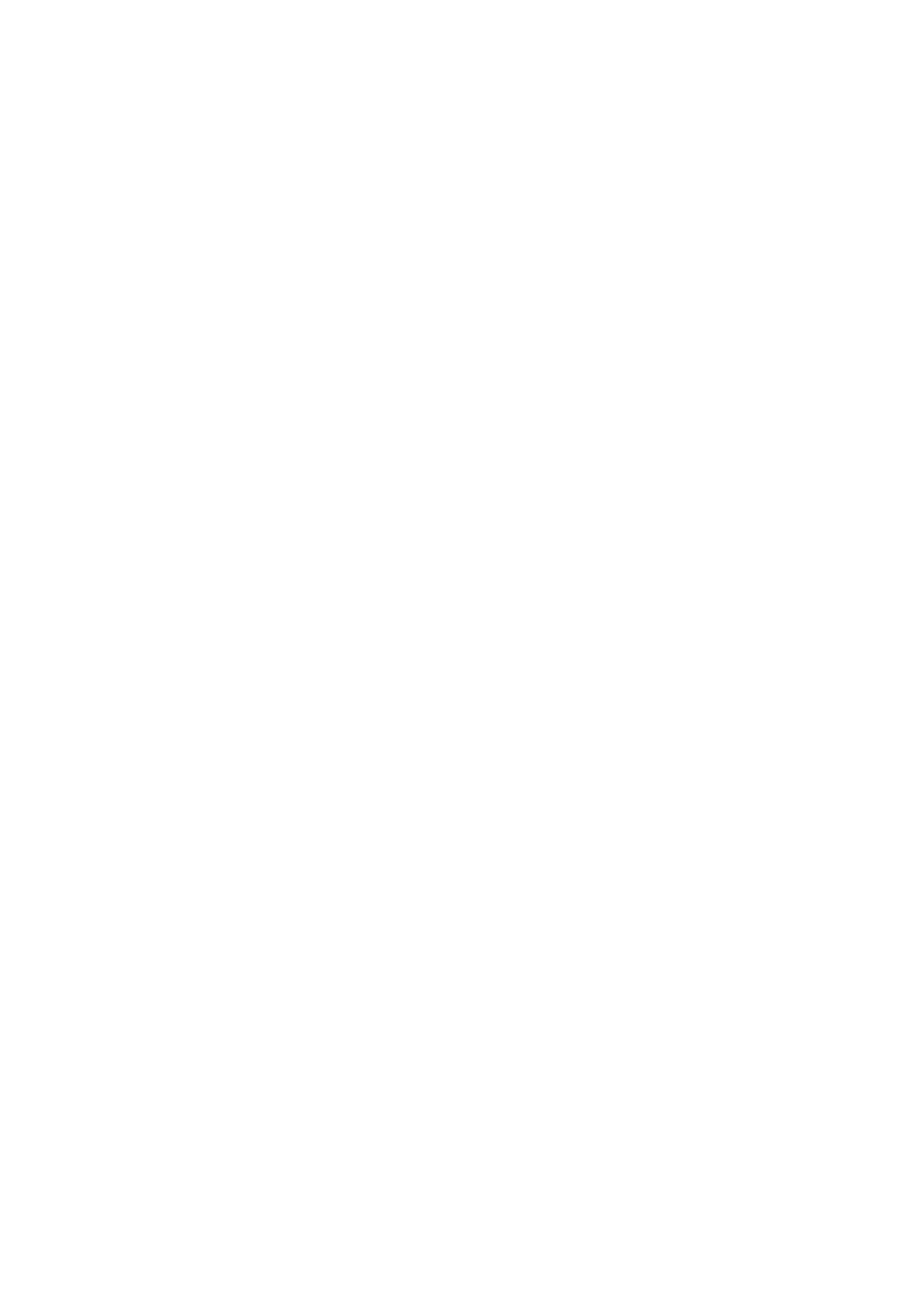**In the case of Satakunnan Markkinapörssi Oy and Satamedia Oy v. Finland,**

The European Court of Human Rights (Fourth Section), sitting as a Chamber composed of:

Guido Raimondi, *President,* Päivi Hirvelä, George Nicolaou, Nona Tsotsoria, Krzysztof Wojtyczek, Faris Vehabović, Yonko Grozev, *judges,*

and Fatoş Aracı, *Deputy Section Registrar,*

Having deliberated in private on 23 June 2015,

Delivers the following judgment, which was adopted on that date:

## **PROCEDURE**

1. The case originated in an application (no. 931/13) against the Republic of Finland lodged with the Court under Article 34 of the Convention for the Protection of Human Rights and Fundamental Freedoms ("the Convention") by two Finnish limited liability companies, Satakunnan Markkinapörssi Oy and Satamedia Oy ("the applicant companies"), on 18 December 2012.

2. The applicant companies were represented by Mr Pekka Vainio, a lawyer practising in Turku. The Finnish Government ("the Government") were represented by their Agent, Mr Arto Kosonen of the Ministry for Foreign Affairs.

3. The applicant companies alleged, in particular, that their right to freedom of expression had been violated, that the length of the proceedings had been excessive, and that they had been discriminated against vis-à-vis other newspapers.

4. On 16 October 2013 the application was communicated to the Government.

# THE FACTS

### I. THE CIRCUMSTANCES OF THE CASE

5. The applicant companies have their seat in Kokemäki.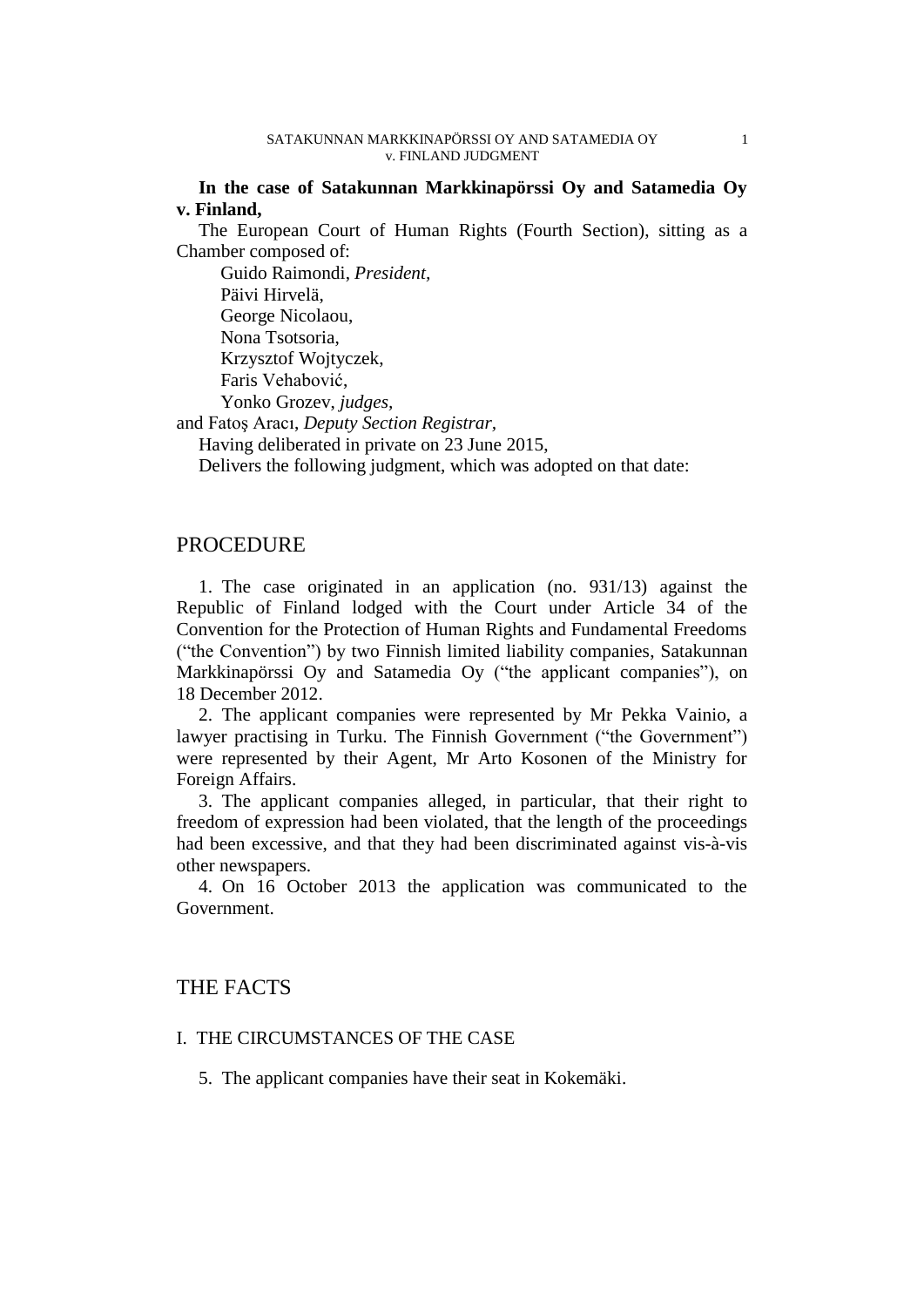6. The first applicant company *Satakunnan Markkinapörssi Oy* has been publishing *Veropörssi* magazine since 1994. The magazine publishes yearly information about natural persons' taxable income and assets. This information is public according to Finnish law. Several other publications and media companies also publish such information. The editor-in-chief of the magazine lodged an application with the Court in 2010 (see *Anttila v. Finland* (dec.), no. 16248/10, 19 November 2013).

7. In 2002 the magazine appeared 17 times and each issue concentrated on a certain geographical area of the country. Data on 1.2 million persons' taxable income and assets was published, which constituted at the time a third of all taxable persons in Finland. The magazine also published tax-related articles and announcements.

8. The first applicant company *Satakunnan Markkinapörssi Oy* has worked in cooperation with the second applicant company, *Satamedia Oy*. The companies are owned by the same persons. In 2003 the second applicant company, together with a telephone operator, started an SMS-service. By sending a person's name to a service number, taxation information concerning that person could be obtained if information was available in the database. The database was created using data already published in the magazine. Since 2006 the second applicant company has also been publishing *Veropörssi* magazine.

9. On an unspecified date the Data Protection Ombudsman (*tietosuojavaltuutettu, dataombudsmannen*) contacted the applicant companies and advised them to stop publishing taxation data in the manner and to the extent that had been the case in 2002. Collecting data which was not to be published was not forbidden. The companies declined because they felt that this request violated their freedom of expression.

10. By letter dated 10 April 2003 the Data Protection Ombudsman requested the Data Protection Board (*tietosuojalautakunta, datasekretessnämnden*) to order that the applicant companies be forbidden to process taxation data in the manner and to the extent that had been the case in 2002 and to pass such data to an SMS-service. He claimed that, under the Personal Data Act, the companies had no right to establish such personal data registers and that the derogation provided by the Act concerning journalism did not apply to the present case. The collecting of taxation information and the passing of such information to third parties was not journalism but processing of personal data which the applicant companies had had no right to do.

11. On 7 January 2004 the Data Protection Board dismissed the request of the Data Protection Ombudsman. It found that the derogation provided by the Personal Data Act concerning journalism applied to the present case. As concerned the SMS-service, the data used in the service had already been published in *Veropörssi* magazine and the Act did not therefore apply to it.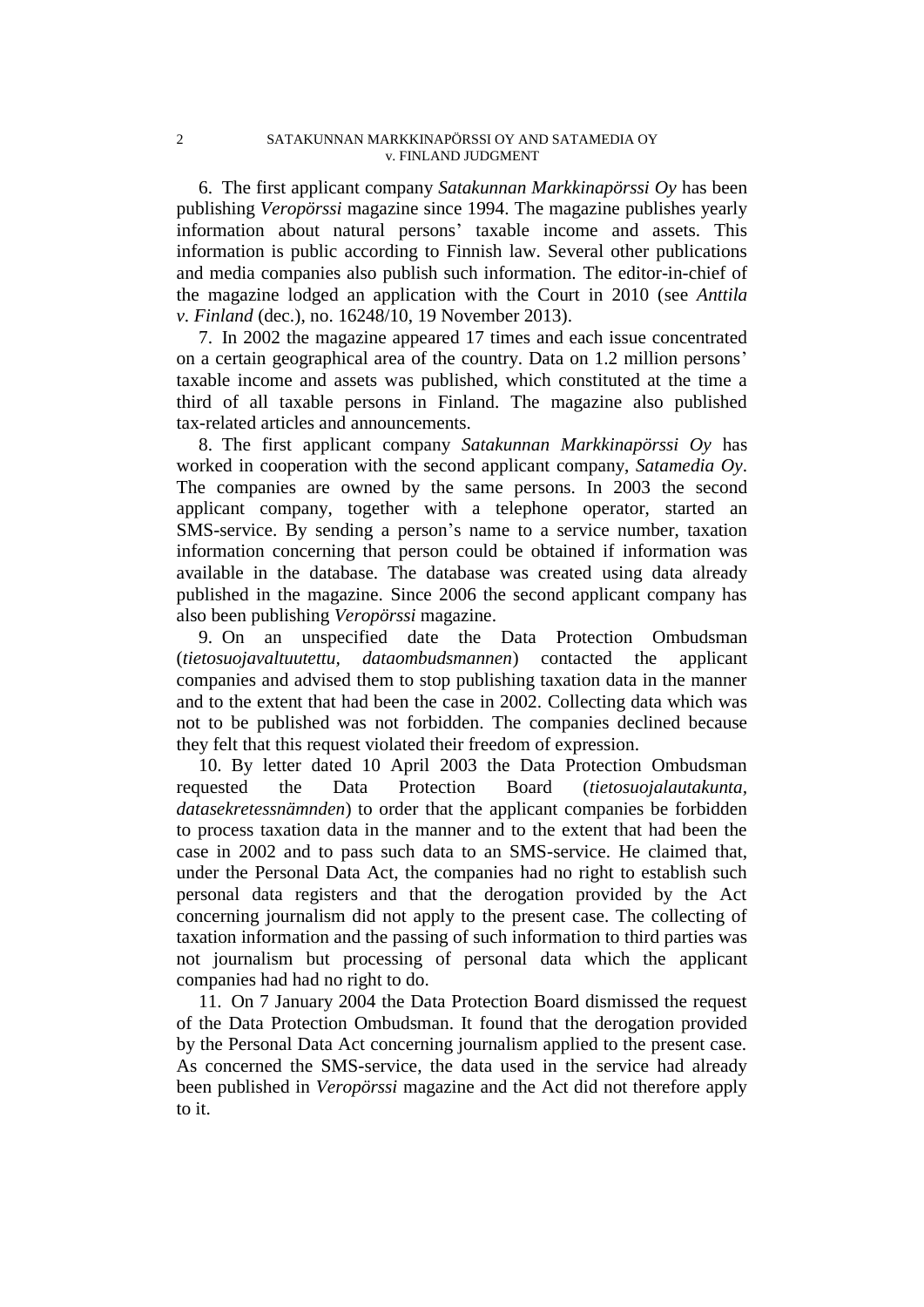12. By letter dated 12 February 2004 the Data Protection Ombudsman appealed to the Helsinki Administrative Court (*hallinto-oikeus, förvaltningsdomstolen*), reiterating his request that the applicant companies be forbidden to process taxation information in the manner and to the extent that had been the case in 2002 and to pass such data to the SMS-service.

13. On 29 September 2005 the Administrative Court rejected the appeal. It found that the derogation provided by the Personal Data Act concerning journalism, which had its origins in Directive 95/46/EC, should not be interpreted too strictly as it would then favour protection of privacy over freedom of expression. The court considered that *Veropörssi* magazine had a journalistic purpose and that it was also in the public interest to publish such data. The court emphasised, in particular, that the published data was public. The derogation provided by the Personal Data Act concerning journalism thus applied to the present case. As concerned the SMS-service, the court agreed with the Data Protection Board that, as the information had already been published in the magazine, the Act did not apply to it.

14. By letter dated 26 October 2005 the Data Protection Ombudsman appealed further to the Supreme Administrative Court (*korkein hallintooikeus, högsta förvaltningsdomstolen*), reiterating the grounds of appeal already presented before the Administrative Court.

15. On 8 February 2007 the Supreme Administrative Court decided to request a preliminary ruling from the Court of Justice of the European Union on the interpretation of Directive 95/46/EC.

16. On 16 December 2008 the Court of Justice of the European Union, sitting in a Grand Chamber composition, gave its judgment (see Case C-3/07 *Tietosuojavaltuutettu v. Satakunnan Markkinapörssi Oy and Satamedia Oy*, judgment of 16 December 2008 (Grand Chamber)). It found first of all that the activities in question constituted "processing of personal data" to which the Directive applied. Moreover, activities involving the processing of personal data such as that relating to personal data files which contained solely, and in unaltered form, material that had already been published in the media, also fell within the scope of the Directive. In order to take account of the importance of the right to freedom of expression in every democratic society, it was necessary to interpret notions relating to that freedom, such as journalism, broadly. However, in order to achieve a balance between the two fundamental rights, the protection of the fundamental right to privacy required that the derogations and limitations in relation to the protection of data provided for in the Directive had to apply only in so far as was strictly necessary. In conclusion, activities such as those involved in the domestic proceedings, relating to data from documents which were in the public domain under national legislation, could be classified as "journalistic activities" if their object was to disclose to the public information, opinions or ideas, irrespective of the medium which was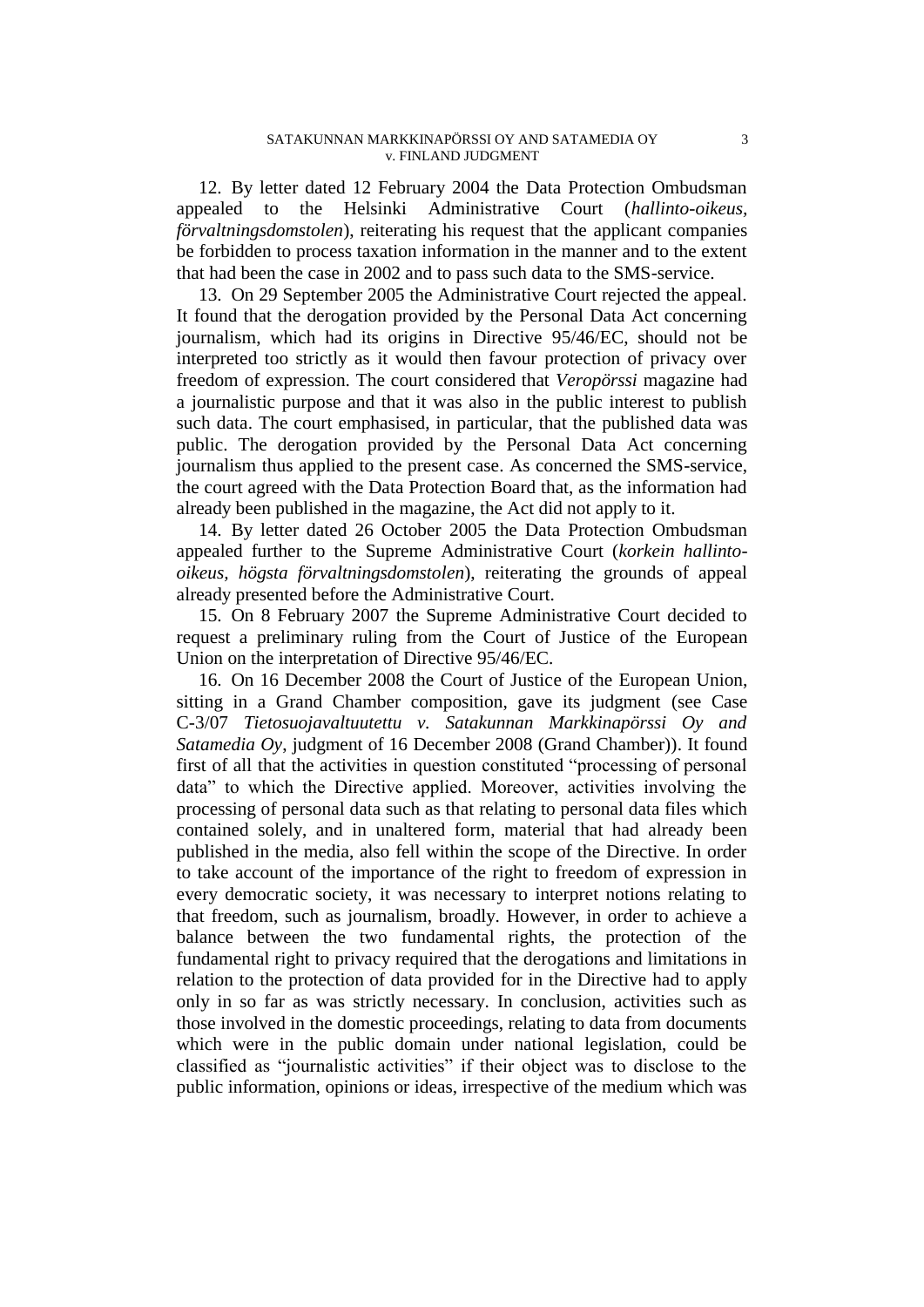used to transmit them. They were not limited to media undertakings and could be undertaken for profit-making purposes.

17. On 23 September 2009 the Supreme Administrative Court quashed the previous decisions and referred the case back to the Data Protection Board. It requested the Board to forbid the processing of taxation data in the manner and to the extent carried out in 2002. The court noted first that the term "journalism" was not defined in Directive 95/46/EC but that, according to the Court of Justice of the European Union, it was necessary to interpret notions relating to freedom of expression, such as journalism, broadly. However, when balanced against the right to privacy, any derogations to the latter were to be kept only to what was strictly necessary. When balancing the right to freedom of expression against the right to privacy, the Court had found that the decisive factor was to assess whether a publication contributed to a public debate or was solely intended to satisfy the curiosity of readers. The Supreme Administrative Court found that the publication of the whole database collected for journalistic purposes could not be regarded as journalistic activity. The public interest did not require such publication of personal data to the extent seen in the present case, in particular as the derogation in the Personal Data Act was to be interpreted strictly. The same applied also to the SMS-service.

18. The SMS-service was shut down after the decision of the Supreme Administrative Court was served on the applicant companies. The magazine continued publishing taxation data in autumn 2009 when its content was only one fifth of the previous content. Since then the magazine has not appeared.

19. On 26 November 2009 the Data Protection Board forbade the first applicant company to process taxation data in the manner and to the extent that had been the case in 2002 and to forward this information to an SMS-service. The second applicant company was forbidden to collect, save or forward to an SMS-service any information received from the first applicant company's registers and published in *Veropörssi* magazine.

20. By letter dated 15 December 2009, after the Data Protection Board had made its decision, the Data Protection Ombudsman asked the applicant companies to indicate what measure they were envisaging to take in view of the Board's decision. In their reply, the applicant companies asked the Data Protection Ombudsman's view on the conditions under which they could continue publishing public taxation data at least to a certain extent. In his reply the Data Protection Ombudsman stated that, according to the Supreme Administrative Court's decision, the applicant companies lacked the legal right to maintain their taxation database and to publish it, and reminded them of his duty to report any breach of the Personal Data Act to the police.

21. By letter dated 9 February 2010 the applicant companies appealed against the decision of the Data Protection Board to the Helsinki Administrative Court which transferred the case to the Turku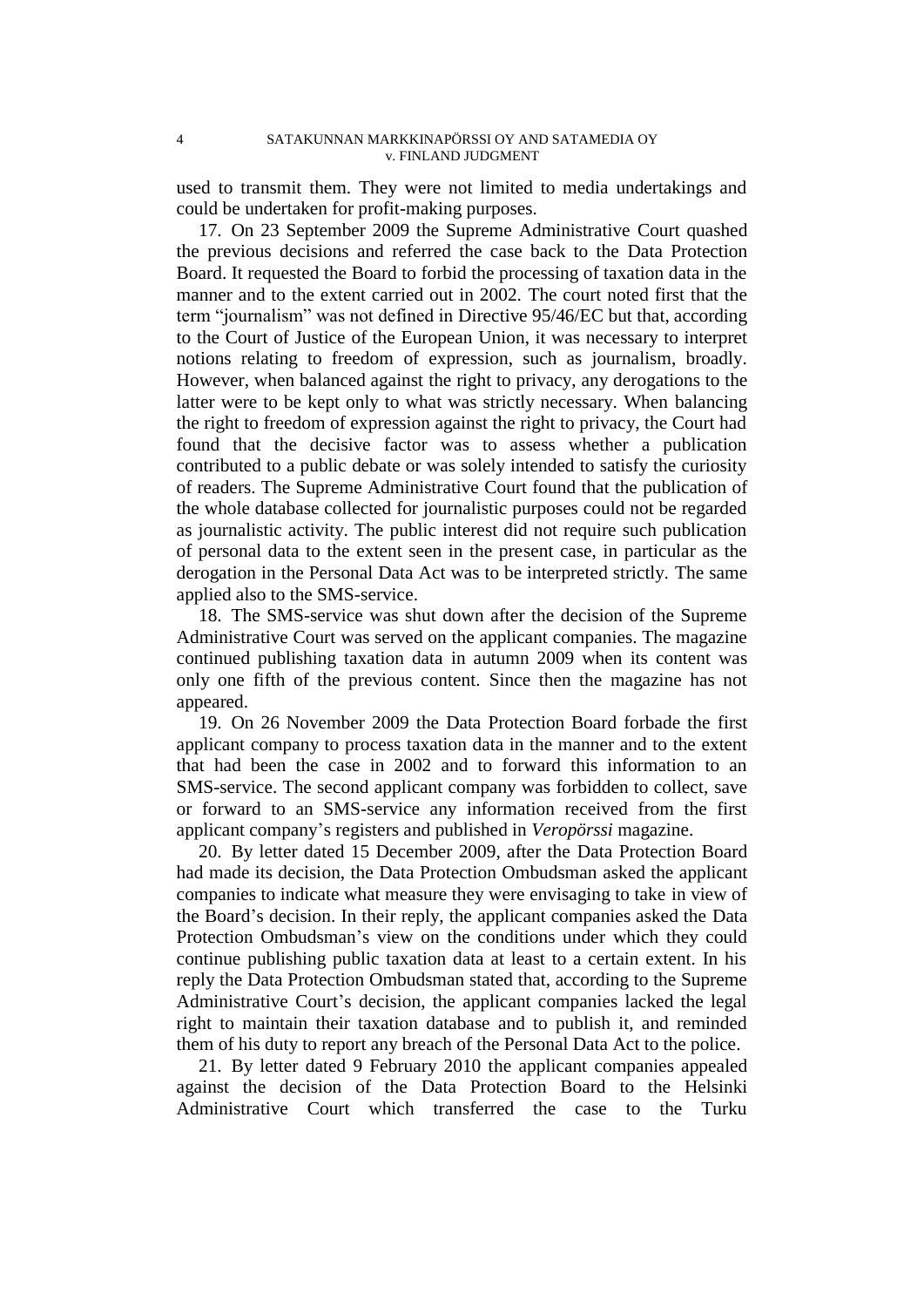Administrative Court. They complained that the decision violated the prohibition of censorship guaranteed by the Constitution as well as their freedom of expression. The Finnish Constitution provided better protection than the international human rights treaties as the latter did not prohibit censorship fully. According to the domestic law, it was not possible to prevent publication of information on the basis of the amount of information to be published or of the means used for its publication. Nor was it possible to use "public interest" as a criterion for preventing publication when preventive restriction of freedom of expression was concerned. Accepting that would mean that the authorities would be able to prevent publication, if they thought that the publication did not promote discussion of a topic of public interest.

22. On 28 October 2010 the Turku Administrative Court rejected the applicant companies' appeal. It found that, as far as the matter had been decided by the Supreme Administrative Court in its decision of 23 September 2009, it could not take a stand on the issue. In the latter decision the Supreme Administrative Court had stated that the case was not about the public nature of the taxation documents, nor about the right to publish such information. As the court was now examining only the decision rendered by the Data Protection Board which was issued as a result of the Supreme Administrative Court's decision of 23 September 2009, it could not examine the issues which the Supreme Administrative Court had excluded from the scope of its decision. As the Board's decision corresponded to the content of the Supreme Administrative Court's decision, there was no reason to change it.

23. By letter dated 29 November 2010 the applicant companies appealed further to the Supreme Administrative Court, reiterating the grounds of appeal already presented before the Administrative Court. They noted in particular that the decision issued by the Data Protection Board had prohibited the processing of taxation information for publishing purposes as well as requiring that the internal registers of the first applicant company be protected in a manner required by the Personal Data Act. In practice the companies were prevented from collecting information for publishing purposes, which meant that there was an interdiction to publish such information. The companies noted that the Finnish Constitution also prohibited indirect preventive censorship.

24. On 18 June 2012 the Supreme Administrative Court upheld the judgment of the Administrative Court. It found that the case was not about the right to publish taxation information as such, nor about preventive censorship. On these grounds and the grounds mentioned in the Administrative Court's reasoning, the court found that there was no reason to change the latter's decision.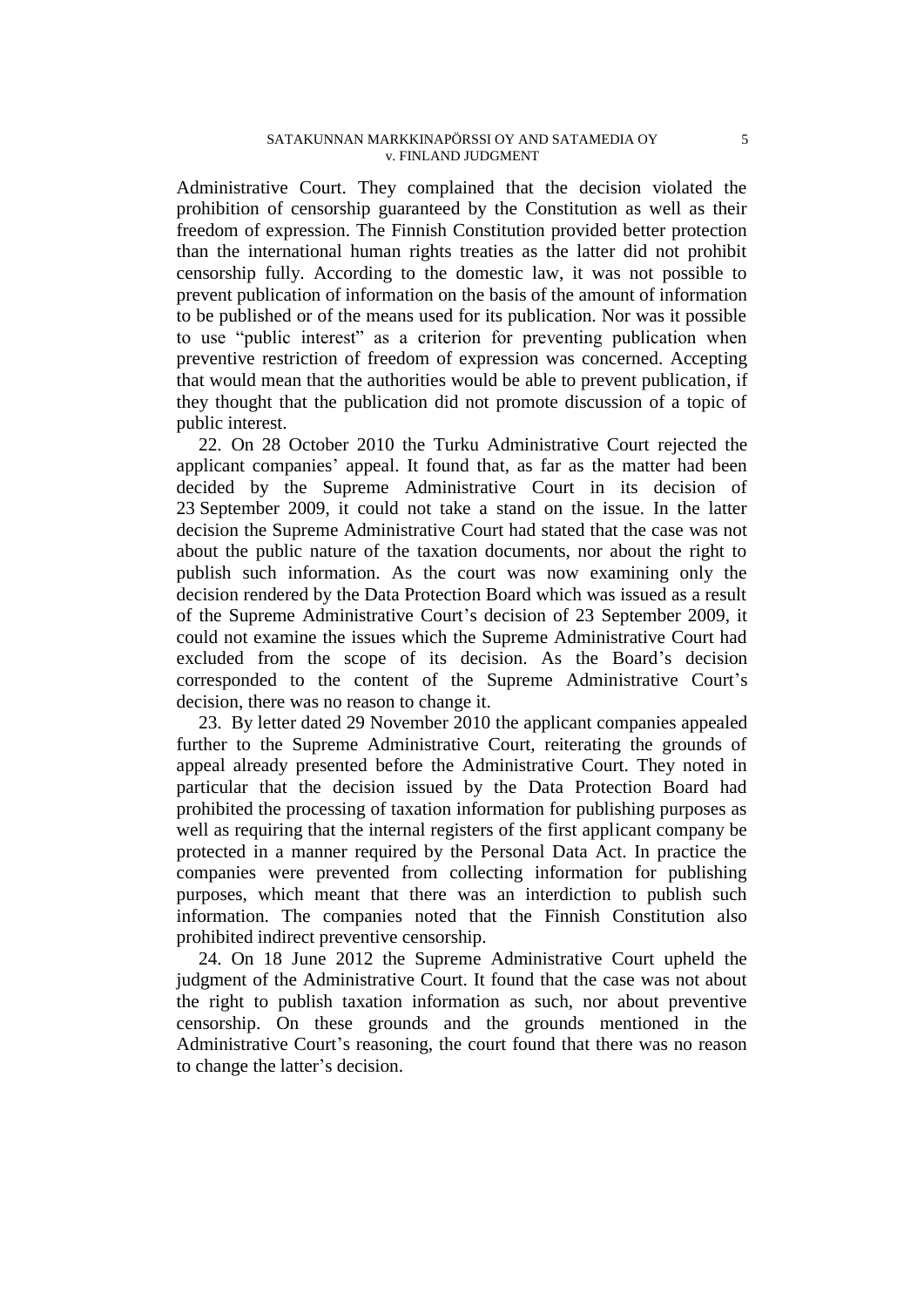### II. RELEVANT DOMESTIC LAW

### **A. Constitutional provisions**

25. Article 10 of the Constitution of Finland (*Suomen perustuslaki, Finlands grundlag*, Act no. 731/1999) guarantees everyone's right to private life. It provides that:

"Everyone's private life, honour and the sanctity of the home are guaranteed. More detailed provisions on the protection of personal data are laid down by an Act.

The secrecy of correspondence, telephony and other confidential communications is inviolable.

Measures encroaching on the sanctity of the home, and which are necessary for the purpose of guaranteeing basic rights and liberties or for the investigation of crime, may be laid down by an Act. In addition, provisions concerning limitations of the secrecy of communications which are necessary in the investigation of crimes that jeopardise the security of the individual or society or the sanctity of the home, at trials and security checks, as well as during the deprivation of liberty may be laid down by an Act."

26. Article 12 of the Constitution concerns the freedom of expression and provides the following:

"Everyone has the freedom of expression. Freedom of expression entails the right to express, disseminate and receive information, opinions and other communications without prior prevention by anyone. More detailed provisions on the exercise of the freedom of expression are laid down by an Act. Provisions on restrictions relating to pictorial programmes that are necessary for the protection of children may be laid down by an Act."

### **B. Provisions relating to freedom of expression**

27. According to section 1 of the Act on the Exercise of Freedom of Expression in Mass Media (*laki sananvapauden käyttämisestä joukkoviestinnässä, lagen om yttrandefrihet i masskommunikation*, Act no. 460/2003), the Act contains more detailed provisions on the exercise, in the media, of the freedom of expression enshrined in the Constitution. In the application of the Act, interference with the activities of the media shall be legitimate only in so far as it is unavoidable, taking due note of the importance of the freedom of expression in a democracy subject to the rule of law.

#### **C. Provisions relating to the protection of private life**

28. Chapter 24, section 8, of the Penal Code (*rikoslaki*, *strafflagen* as amended by Act no. 531/2000) reads as follows:

"*Dissemination of information violating private life*: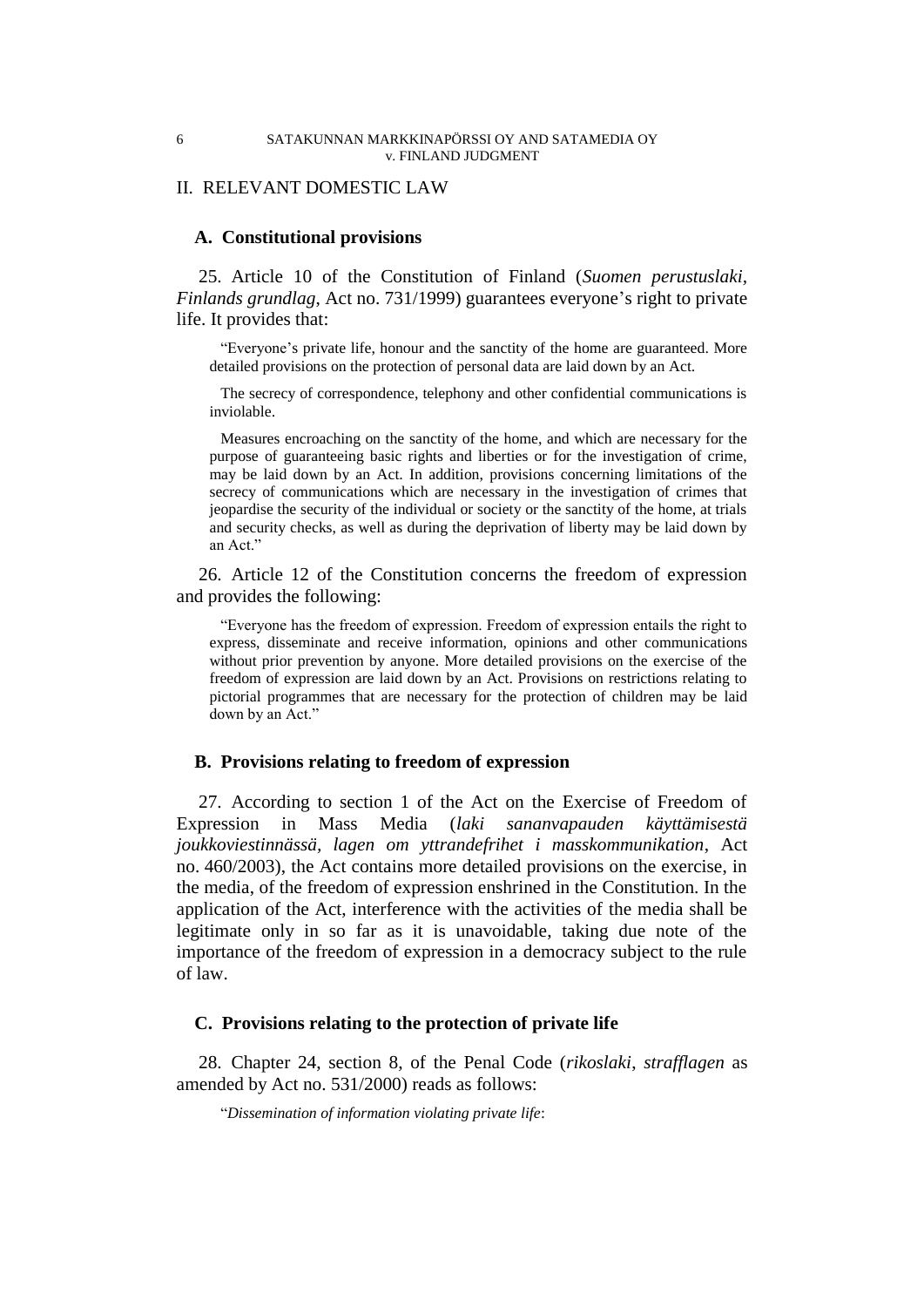#### SATAKUNNAN MARKKINAPÖRSSI OY AND SATAMEDIA OY 7 v. FINLAND JUDGMENT

A person who unlawfully (1) through the use of the mass media, or (2) in another manner publicly spreads information, an insinuation or an image of the private life of another person, such that the act is likely to cause that person damage or suffering, or subject that person to contempt, shall be convicted of injuring personal reputation and sentenced to a fine or a maximum term of two years' imprisonment.

The spreading of information, an insinuation or an image of the private life of a person in politics, business, public office or a public position, or in a comparable position, shall not constitute injury to personal reputation, if it may affect the evaluation of that person's activities in the position in question and if it is necessary for the purposes of dealing with a matter of importance to society."

## **D. Personal Data Act**

29. According to sections 1 and 2 of the Personal Data Act (*henkilötietolaki, personuppgiftslagen*, Act no. 523/1999, as in force at the relevant time), the objectives of this Act are to implement, in the processing of personal data, the protection of private life and the other basic rights which safeguard the right to privacy, as well as to promote the development of and compliance with good processing practice.

30. The Act applies to the automatic processing of personal data. It applies also to other processing of personal data where the data constitutes or is intended to constitute a personal data file or a part thereof.

31. The Act does not apply to the processing of personal data by a private individual for purely personal purposes or for comparable ordinary and private purposes. It does not apply either to personal data files containing, solely and in unaltered form, data that has been published by the media. Several exceptions also apply to the processing of personal data for purposes of journalism or artistic or literary expression.

### **E. Public disclosure of tax information**

32. According to section 5 of the Act on the Public Disclosure and Confidentiality of Tax Information (*laki verotustietojen julkisuudesta ja salassapidosta, lagen om offentlighet och sekretess i fråga om beskattningsuppgifter*, Act no. 1346/1999), in annual taxation, the information on a taxpayer's name, year of birth and municipality of domicile is public. In addition, the following information is public:

"(1) earned income taxable in State taxation;

(2) capital income and property taxable in State taxation;

(3) income taxable in municipal taxation;

(4) income and net wealth tax, municipal tax and the total amount of taxes and charges imposed;

(5) the total amount of withholding tax;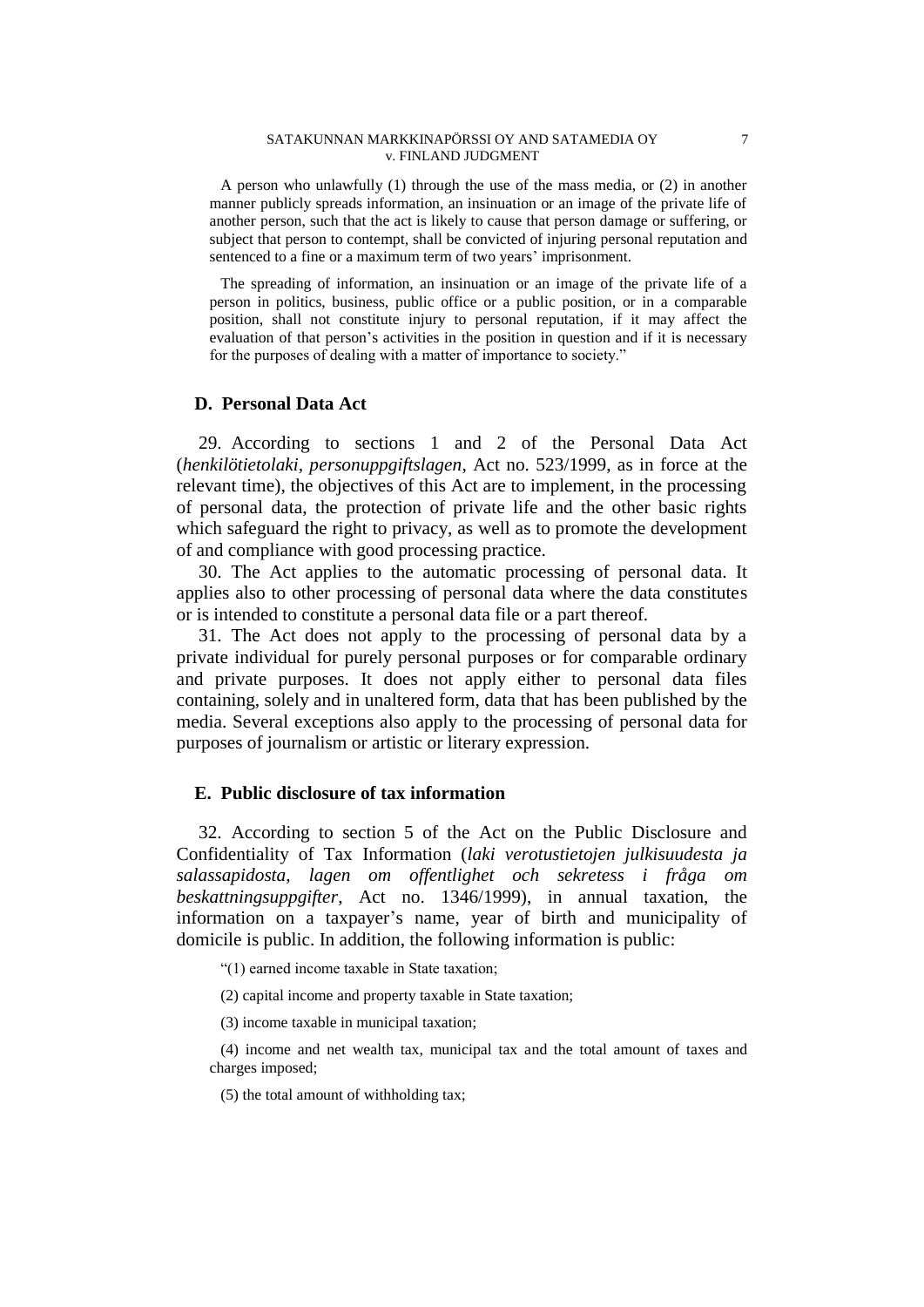#### 8 SATAKUNNAN MARKKINAPÖRSSI OY AND SATAMEDIA OY v. FINLAND JUDGMENT

(6) the amount to be debited/the amount to be refunded in the final assessment for the tax year."

## III. RELEVANT EUROPEAN UNION LAW

33. Article 9 of Directive 95/46/EC of the European Parliament and of the Council of 24 October 1995 on the protection of individuals with regard to the processing of personal data and on the free movement of such data provides the following:

"Processing of personal data and freedom of expression

Member States shall provide for exemptions or derogations from the provisions of this Chapter, Chapter IV and Chapter VI for the processing of personal data carried out solely for journalistic purposes or the purpose of artistic or literary expression only if they are necessary to reconcile the right to privacy with the rules governing freedom of expression."

### IV. COUNCIL OF EUROPE TEXTS

34. The Council of Europe Convention of 1981 for the Protection of Individuals with regard to Automatic Processing of Personal Data ("the Data Protection Convention"), which entered into force in respect of Finland on 1 April 1992, defines "personal data" as any information relating to an identified or identifiable individual. The Convention provides, *inter alia*:

"Article 5 – Quality of data

Personal data undergoing automatic processing shall be:

a. obtained and processed fairly and lawfully;

b. stored for specified and legitimate purposes and not used in a way incompatible with those purposes;

c. adequate, relevant and not excessive in relation to the purposes for which they are stored;

..."

# THE LAW

#### I. ALLEGED VIOLATION OF ARTICLE 10 OF THE CONVENTION

35. The applicant companies complained under Article 10 of the Convention that their right to freedom of expression had been violated in a manner which was not "necessary in a democratic society". The collection of taxation information was not illegal as such and this information was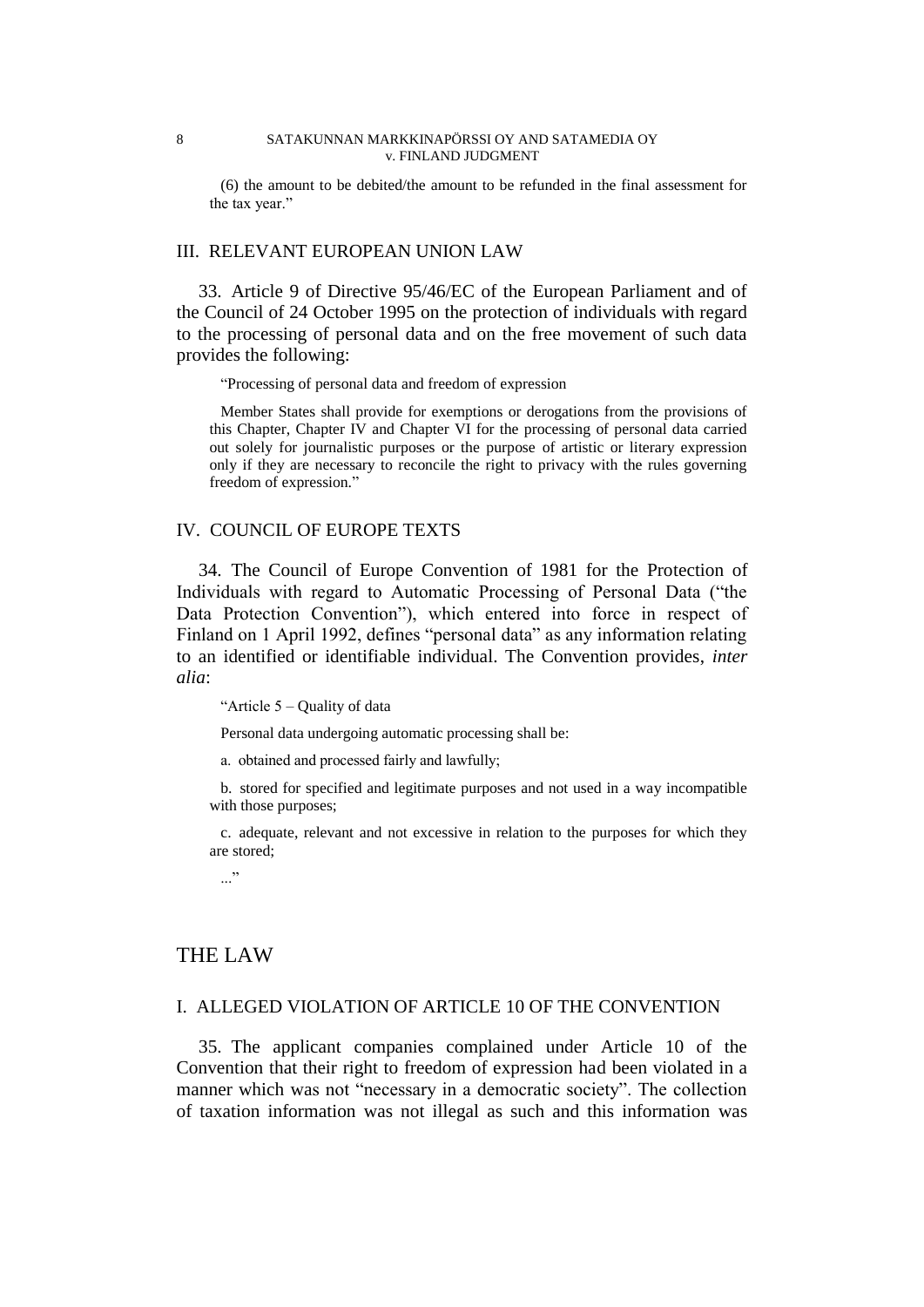public. The decisions of the Supreme Administrative Court meant in fact that the applicant companies were put under prior censorship while other newspapers had been able to continue publishing such information. Also, a wide audience had a right to receive information.

36. Article 10 of the Convention reads as follows:

"1. Everyone has the right to freedom of expression. This right shall include freedom to hold opinions and to receive and impart information and ideas without interference by public authority and regardless of frontiers. This Article shall not prevent States from requiring the licensing of broadcasting, television or cinema enterprises.

2. The exercise of these freedoms, since it carries with it duties and responsibilities, may be subject to such formalities, conditions, restrictions or penalties as are prescribed by law and are necessary in a democratic society, in the interests of national security, territorial integrity or public safety, for the prevention of disorder or crime, for the protection of health or morals, for the protection of the reputation or rights of others, for preventing the disclosure of information received in confidence, or for maintaining the authority and impartiality of the judiciary."

37. The Government contested that argument.

### **A. Admissibility**

38. The Government observed that the applicant companies' application had not been lodged within the six-month time-limit regarding the first set of proceedings. The present case involved two separate sets of proceedings as the subject-matters of these two sets of proceedings were not the same: the first set of proceedings concerned the question of whether the applicant companies had processed personal taxation data unlawfully and the second set of proceedings the issuance of orders for the processing of personal data. Consequently, in their view, in respect of the first set of proceedings the application should be declared inadmissible under Article 35 §§ 1 and 4 of the Convention.

39. The applicant companies argued that the initial aim of the Data Protection Ombudsman was to obtain a publishing ban on the applicant companies. This was not accomplished until the second round of the proceedings. The proceedings could not be divided into two separate sets of proceedings with independent and separable domestic remedies in each. The Supreme Administrative Court had referred the case back to the Data Protection Board in September 2009. That court could also have issued the ban directly without referring the case back to the Board. The applicant companies thus argued that their application had been lodged within the six-month time-limit regarding the first round of the proceedings.

40. The Court notes that the first round of the proceedings ended on 23 September 2009 when the Supreme Administrative Court quashed the lower decisions and referred the case back to the Data Protection Board. As the case was referred back to the Data Protection Board, there was no final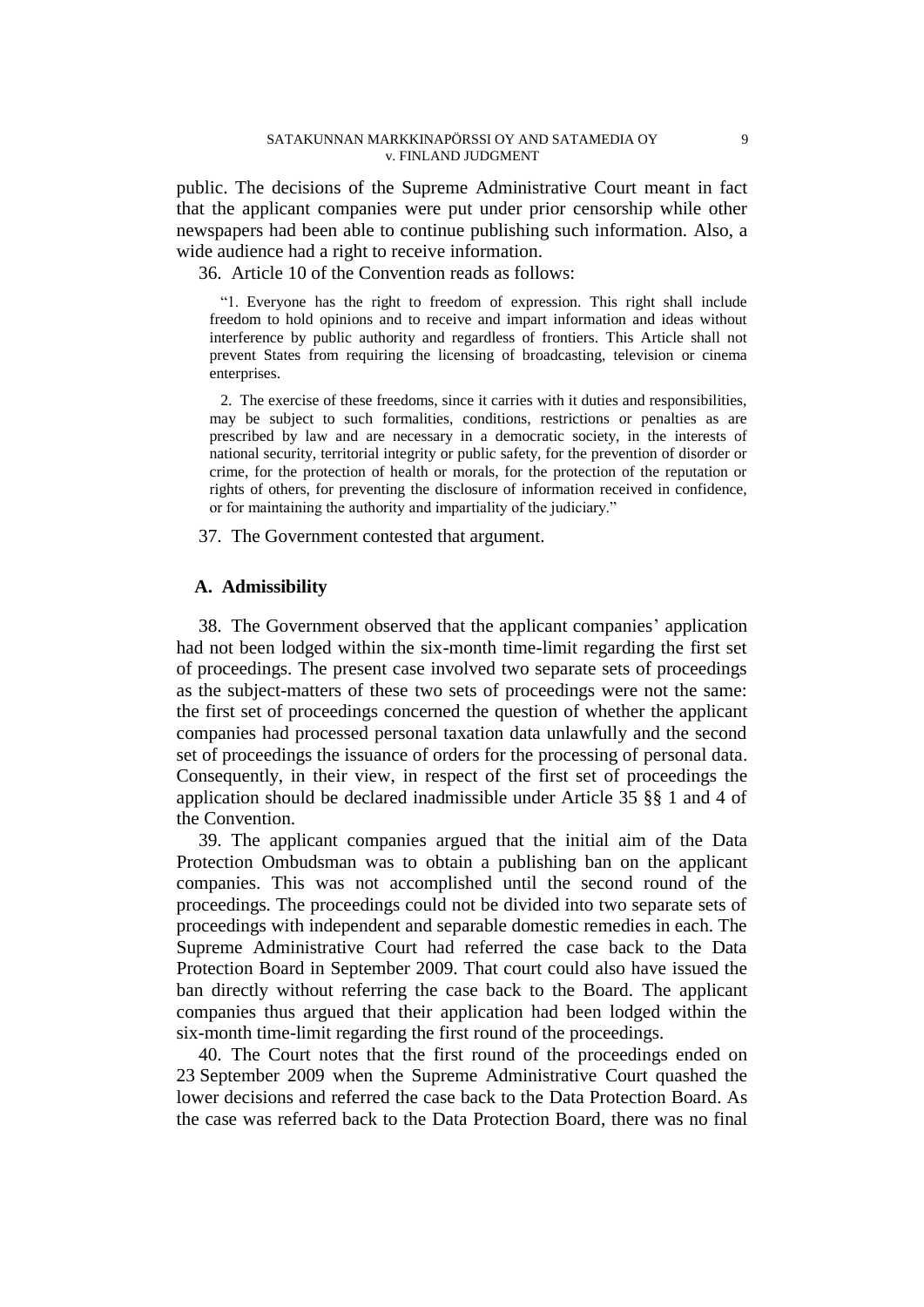decision, but the proceedings continued with the second round of the proceedings. The domestic proceedings became final only on 18 June 2012 when the Supreme Administrative Court delivered its second and final decision in the case. The Court considers that, as there was only one final decision, there was only one set of proceedings, although the case was examined twice before the different levels of jurisdiction. The Court therefore rejects the Government's preliminary objection concerning the first round of the proceedings, and considers that the complaint under Article 10 is not manifestly ill-founded within the meaning of Article 35 § 3 (a) of the Convention. It further notes that this complaint is not inadmissible on any other grounds. It must therefore be declared admissible.

## **B. Merits**

### *1. The parties' submissions*

### **(a) The applicant companies**

41. The applicant companies noted that taxation data was public in Finland and that anyone could have access to it. In this respect the taxation data differed crucially from, for example, medical records. Finnish taxation data had been, and continued to be, published in newspapers and websites. This activity had been the subject of profound discussions in the context of which the legislator had decided to maintain public access to taxation data. Publishing public taxation data had thus been accepted by the Finnish legislator. Annually on 1 November, when the taxation records of the preceding year became public, numerous newspapers and other media continuously published varying amounts of taxation data in printed papers and websites, and this publishing was not in any relevant manner different from the applicant companies' activities.

42. The applicant companies argued that there was no prescription of proactive limitations to the freedom of expression in the Personal Data Act or in other legislation referred to by the Government. Such limitations were – as they should be – retrospective. The prohibition on processing taxation data *de facto* also prohibited the applicant companies from publishing it. This publishing activity was also *de facto* the sole reason for the prohibition. Processing of taxation data was forbidden insofar as such data was to be published. In other words, collecting and publishing taxation data which was not to be published was not forbidden. Therefore the prohibition constituted a proactive ban, also known as censorship, which was strictly against the Finnish Constitution.

43. The applicant companies maintained that the Personal Data Act did not prescribe restrictions to freedom of expression. The Act was not at all intended to be applied to such personal data which was to be published, as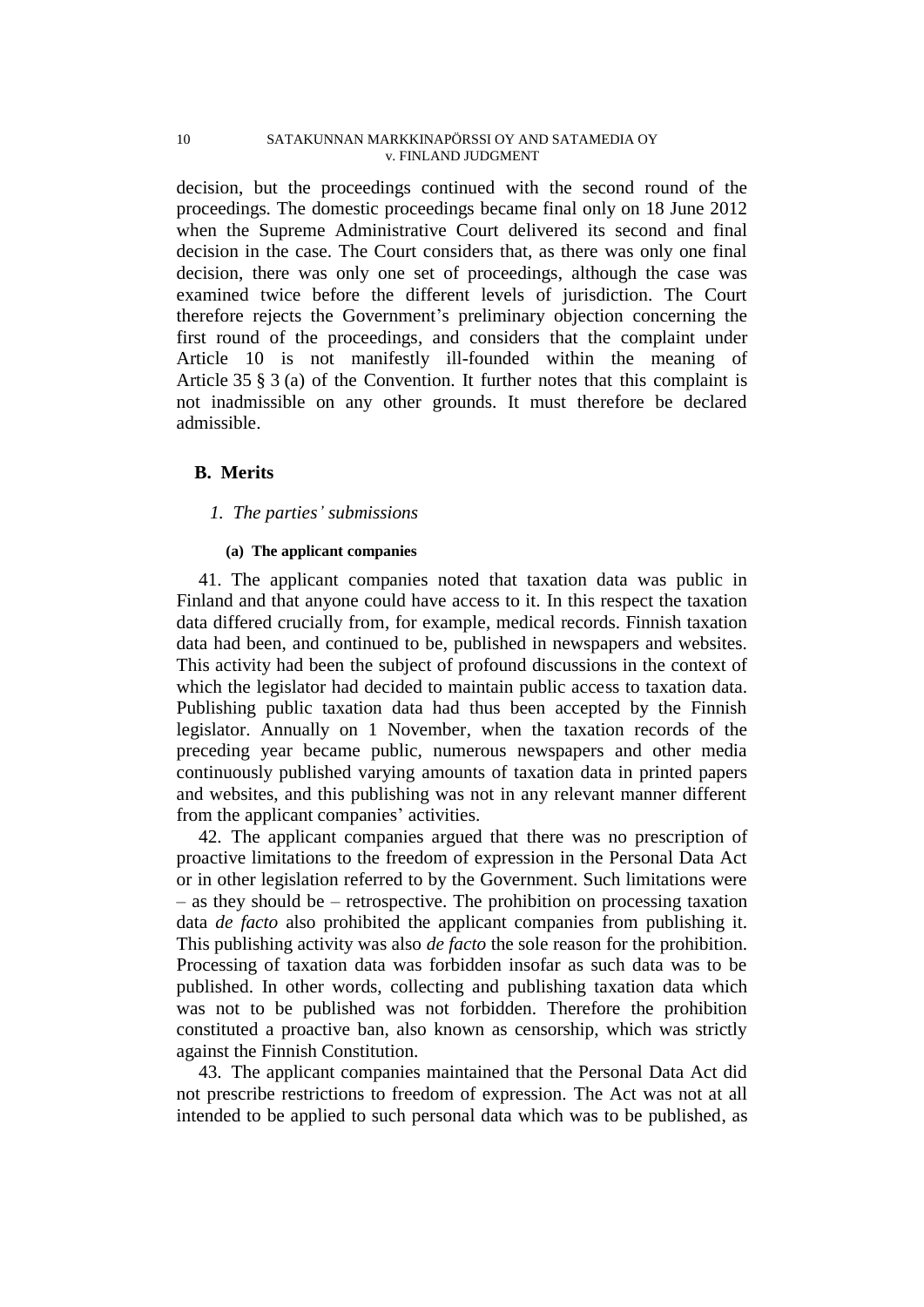the "journalistic exception" was to be applied to the personal data registers which were meant to support actual publishing. However, any possibility of limiting basic fundamental rights such as freedom of expression should be explicitly provided by law. On the other hand, the preparatory works of the Act on the Public Disclosure and Confidentiality of Taxation Information indicated that publishing even large amounts of tax data was accepted by the legislator. The restrictions were thus not prescribed by law.

44. As to the necessity in a democratic society, the applicant companies noted that publishing of taxation data was common, frequent and expressly accepted by the Finnish legislator. They asked what the pressing social need was that demanded limiting their publishing activities while other newspapers and websites continued to publish taxation data in Finland. According to the Government, the matter was not examined as a potential limitation to freedom of expression but as handling of personal data. To the applicant companies, these two issues could not be effectively separated from each other in the way the Finnish authorities had done in the present case. Prior to publishing, data needed to be collected and processed. This was done by practically all Finnish newspapers. It was true that the extent of the information published by the applicant companies was different to that practised by other publishers, but the manner of publishing was the same. Taxation data was customarily published in catalogue form with few, if any, comments. The protection of privacy had not, during previous decades, been a ground to prevent other media from publishing information on taxable income of ordinary persons.

45. The applicant companies noted that, in the present case, the limitations to their freedom of expression on the basis of the estimated general interest had been made prior to the publication. The mere possibility of proactively censoring a newspaper on the basis of "lacking general interest of its contents", or on the basis of its contents in the first place was, in the applicant companies' view, very dangerous for democracy. The Supreme Administrative Court's conception of journalism was in contradiction with that of the Court of Justice of the European Union, according to which it was to be interpreted broadly, not strictly. The content of journalism did not change with the amount of information published.

#### **(b) The Government**

46. The Government argued that, in the special circumstances of the case, banning the applicant companies from processing taxation data did not constitute an interference with the applicant companies' right to freedom of expression within the meaning of Article 10 of the Convention. Were the Court to have another opinion, such interference was in any event prescribed by law and it was "necessary in a democratic society".

47. The Government noted that the impugned measures had had a basis in Finnish law, especially in various provisions of the Personal Data Act.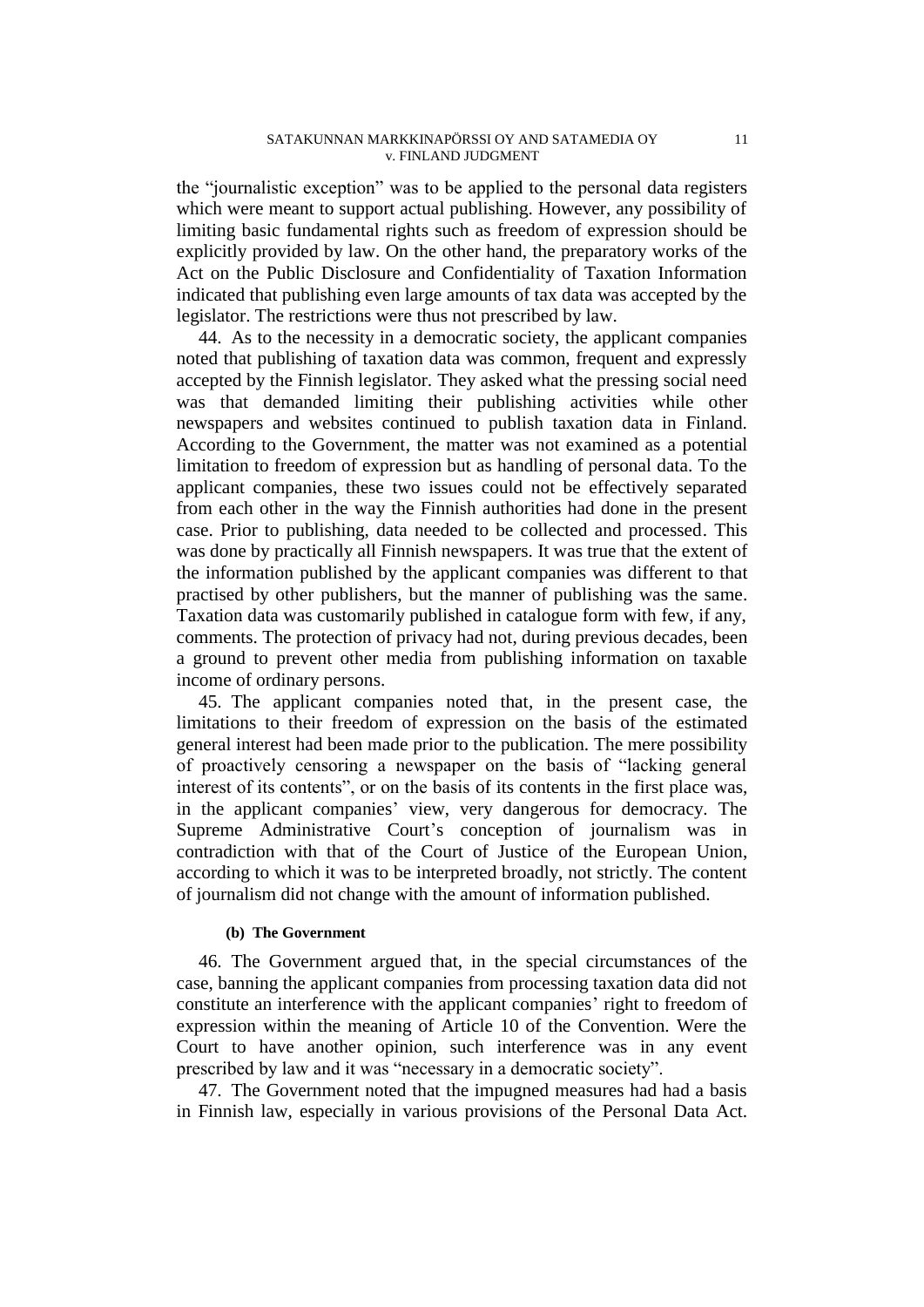These measures had been taken for the protection of the reputation or rights of others, in particular for the protection of private life.

48. As to the necessity in a democratic society, the Government noted that the extensive publication in unaltered form without journalistic comments of individuals' taxation data, which was public as such, had mainly satisfied the curiosity of the readers. Such processing conflicted with the Personal Data Act, the purpose of which was to implement the protection of private life and other basic rights safeguarding the right to privacy during the processing of personal data. The public availability of taxation data in Finland in general was exceptional in Europe, as many EU member States classified such data as private. Access to public information did not entail that such information could always be published but the publishing should always serve the interests of public debate.

49. The Government observed that the case had been thoroughly examined by the national authorities and courts. The Supreme Administrative Court had assessed the matter in both sets of proceedings before it as a question of balancing the right to freedom of expression, on the one hand, and the right to private life, on the other hand. It had found, *inter alia*, that this assessment should take into account to what extent "an open discussion of general interest and necessity in a democratic society or the control of public use of power or the freedom of criticism did not require the publishing of personal data concerning individuals to the now meant extent". The Government thus considered that the reasons relied on by the domestic courts were relevant and sufficient for the purposes of Article 10 of the Convention.

50. The Government considered also that the sanctions imposed on the applicant companies had been reasonable. In its decision of 26 November 2011 the Data Protection Board had expressly stated that the first applicant company had been permitted to process personal data to the extent that the data had been used exclusively for journalistic activity and processed for journalistic purposes, provided that the first applicant company protected the data appropriately. Furthermore, the first applicant company had never been prohibited generally from publishing the information in question. It could therefore, if it so wished, have changed its activity so as to comply with the Personal Data Act. Moreover, the matter did not concern prior censorship as it did not concern the right to publish taxation data as such but the handling of the personal data. The case was not about a possible prior interference with the contents of the publication but about the assessment of the legal preconditions set for the handling of personal data with the aim of ensuring the protection of private life. Referring to the margin of appreciation, the Government considered that the domestic courts had struck a fair balance between the competing interests and that the impugned interference had been necessary in a democratic society. There was thus no violation of Article 10 of the Convention.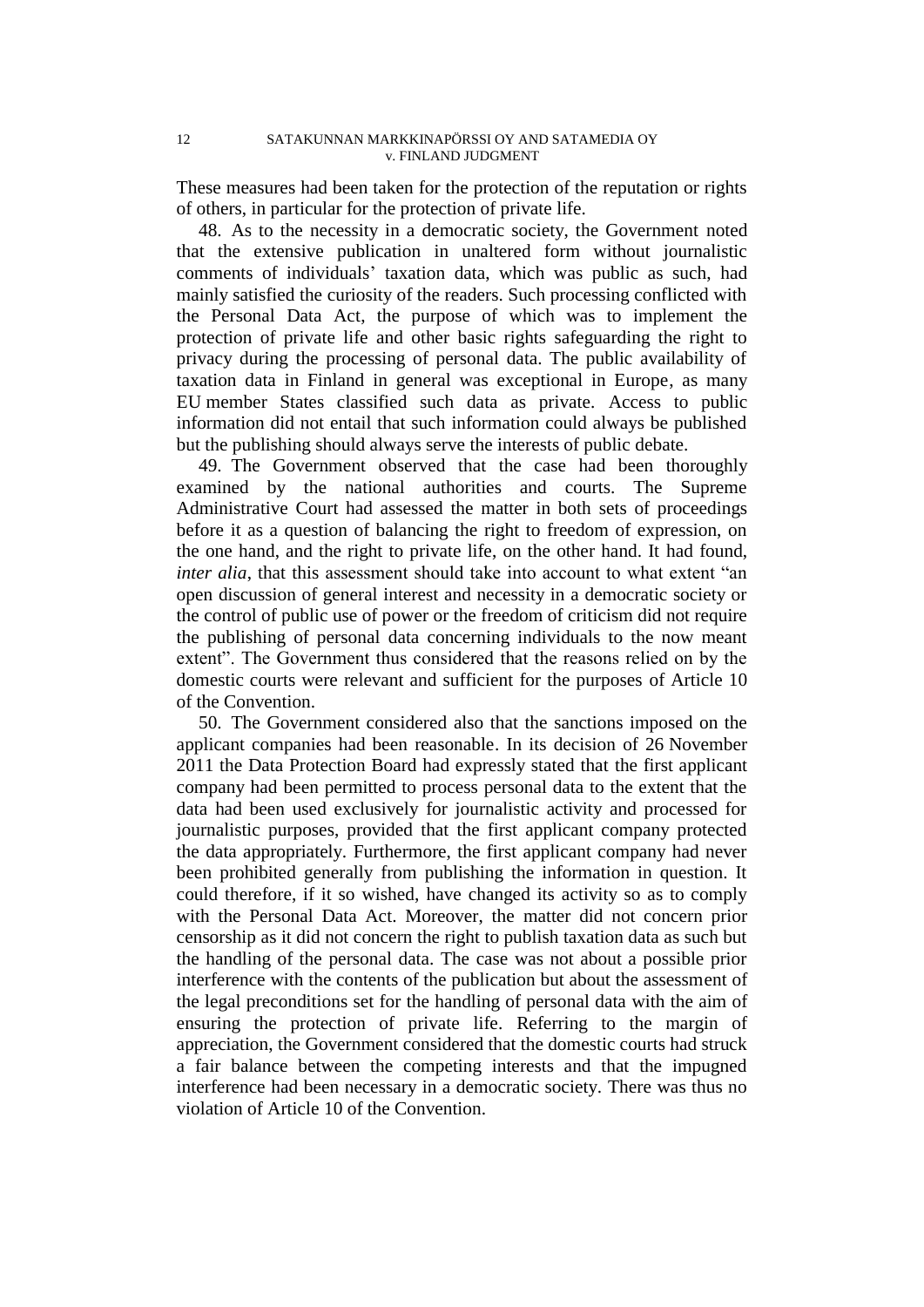#### *2. The Court's assessment*

#### **(a) Whether there was an interference**

51. The Court notes that the parties disagree on whether the ban imposed on the applicant companies constitutes an interference with their right to freedom of expression, as guaranteed by Article 10 § 1 of the Convention. According to the Government, banning the applicant companies from processing taxation data did not constitute an interference with the applicant companies' right to freedom of expression, while the applicant companies claimed that it did, referring in this respect even to censorship.

52. The Court notes that in November 2009 the Data Protection Board forbade the first applicant company to process taxation data in the manner and to the extent that had been the case in 2002 and to forward this information to an SMS-service. The second applicant company was forbidden to collect, save or forward to an SMS-service any information received from the first applicant company's registers and published in the magazine. As a result, *Veropörssi* magazine published taxation data once more in autumn 2009 when its content was only one fifth of the previous content. Since then, the magazine has not appeared. The SMS-service had already been shut down earlier.

53. The Court considers that the prohibition issued by the Data Protection Board did not prevent the applicant companies from publishing taxation data as such. However, it prohibited them from collecting, saving and processing such data to a large extent, with the result that an essential part of the information previously published in *Veropörssi* magazine could no longer be published. It must therefore be considered that there was an interference with the applicant companies' right to impart information, as guaranteed by Article 10 § 1 of the Convention.

### **(b) Whether the interference was prescribed by law and pursued a legitimate aim**

54. The Court notes that the parties also disagree on whether the interference was prescribed by law and pursued a legitimate aim. According to the Government, the impugned measures had a basis in Finnish law, especially in various provisions of the Personal Data Act and these measures were taken for the protection of the reputation or rights of others, in particular for the protection of private life. On the contrary, the applicant companies maintained that the Personal Data Act did not prescribe any restrictions to freedom of expression and that this Act was not at all intended to be applied to such personal data which was to be published. The "journalistic exception" provided by the Act was to be applied to the personal data registers which were meant to support actual publishing.

55. The Court notes that the right to impart information is subject to the exceptions set out in Article 10 § 2 of the Convention. The Court accepts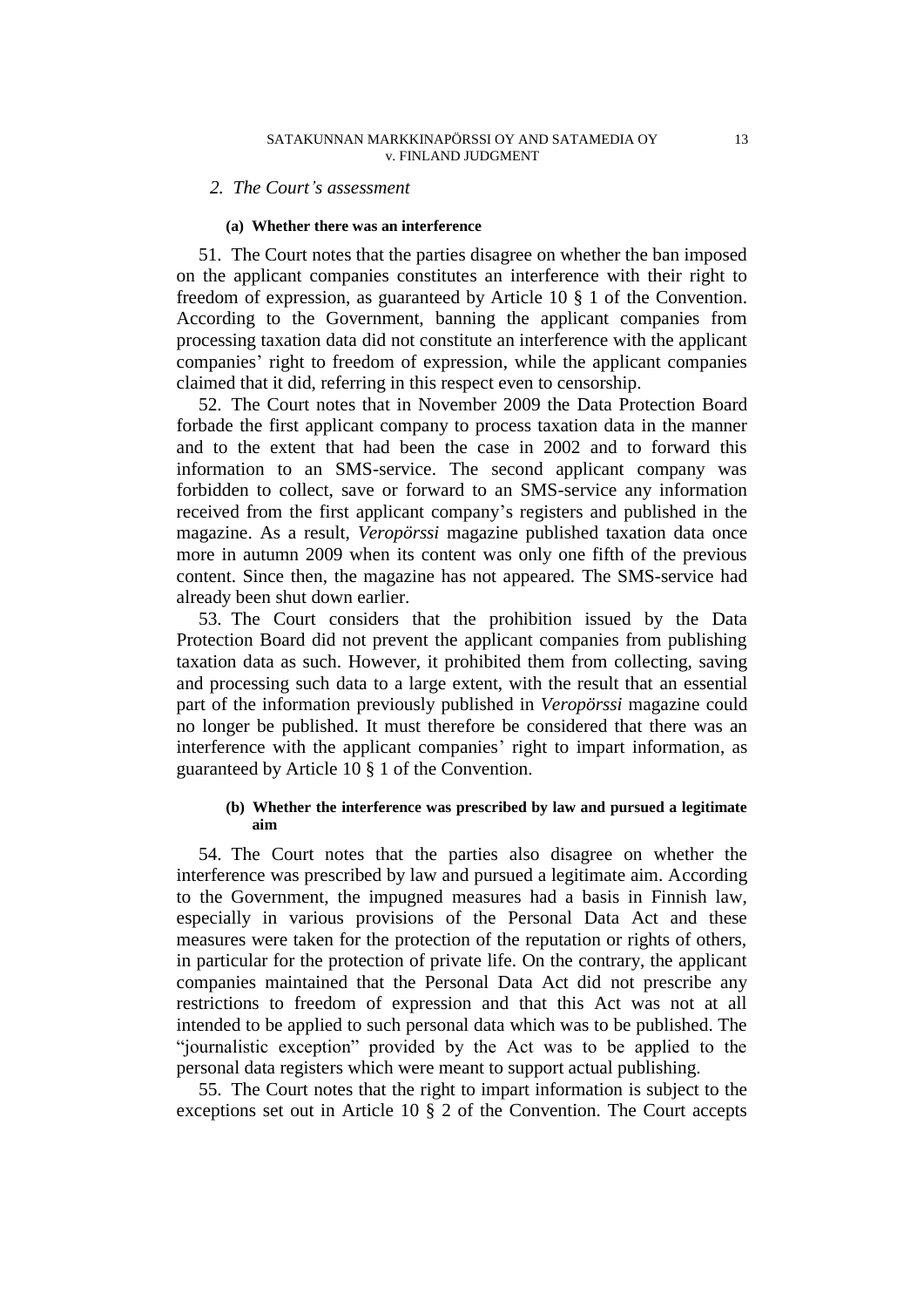#### 14 SATAKUNNAN MARKKINAPÖRSSI OY AND SATAMEDIA OY v. FINLAND JUDGMENT

that the interference was based on the provisions of the Personal Data Act, as in force at the relevant time. In the present case the question before the domestic courts was whether the "journalistic exception" provided by the Personal Data Act was applicable to the applicant companies' case. In other words, the question was whether in their case the domestic law, as interpreted by the domestic courts, allowed exceptions to be made from the protection of private life in favour of the freedom of expression. The Court therefore considers that the interference was "prescribed by law" and it pursued the legitimate aim of protecting the reputation or rights of others, within the meaning of Article 10 § 2.

#### **(c) Whether the interference was necessary in a democratic society**

56. According to the Court's well-established case-law, freedom of expression constitutes one of the essential foundations of a democratic society and one of the basic conditions for its progress and each individual's self-fulfilment. Subject to paragraph 2 of Article 10 of the Convention, it is applicable not only to "information" or "ideas" that are favourably received or regarded as inoffensive or as a matter of indifference, but also to those that offend, shock or disturb. Such are the demands of pluralism, tolerance and broadmindedness, without which there is no "democratic society". This freedom is subject to the exceptions set out in Article 10 § 2 which must, however, be strictly construed. The need for any restrictions must be established convincingly (see, for example, *Nilsen and Johnsen v. Norway* [GC], no. [23118/93,](http://hudoc.echr.coe.int/sites/eng/Pages/search.aspx#{"appno":["23118/93"]}) § 43, ECHR 1999-VIII; and *Lingens v. Austria*, 8 July 1986, § 41, Series A no. 103).

57. The adjective "necessary", within the meaning of Article 10 § 2, implies the existence of a "pressing social need". The Contracting States have a certain margin of appreciation in assessing whether such a need exists, but it goes hand in hand with a European supervision, embracing both the legislation and the decisions applying it, even those given by an independent court. The Court is therefore empowered to give the final ruling on whether a "restriction" is reconcilable with freedom of expression as protected by Article 10 (see *Janowski v. Poland* [GC], no. [25716/94,](http://hudoc.echr.coe.int/sites/eng/Pages/search.aspx#{"appno":["25716/94"]}) § 30, ECHR 1999-I).

58. The Court's task in exercising its supervision is not to take the place of national authorities but rather to review under Article 10, in the light of the case as a whole, the decisions they have taken pursuant to their power of appreciation (see, among many other authorities, *Fressoz and Roire v. France* [GC], no. [29183/95,](http://hudoc.echr.coe.int/sites/eng/Pages/search.aspx#{"appno":["29183/95"]}) § 45, ECHR 1999-I).

59. In exercising its supervisory jurisdiction, the Court must look at the impugned interference in the light of the case as a whole. In particular, it must determine whether the interference in issue was "proportionate to the legitimate aims pursued" and whether the reasons adduced by the national authorities to justify it were "relevant and sufficient" (see *Janowski*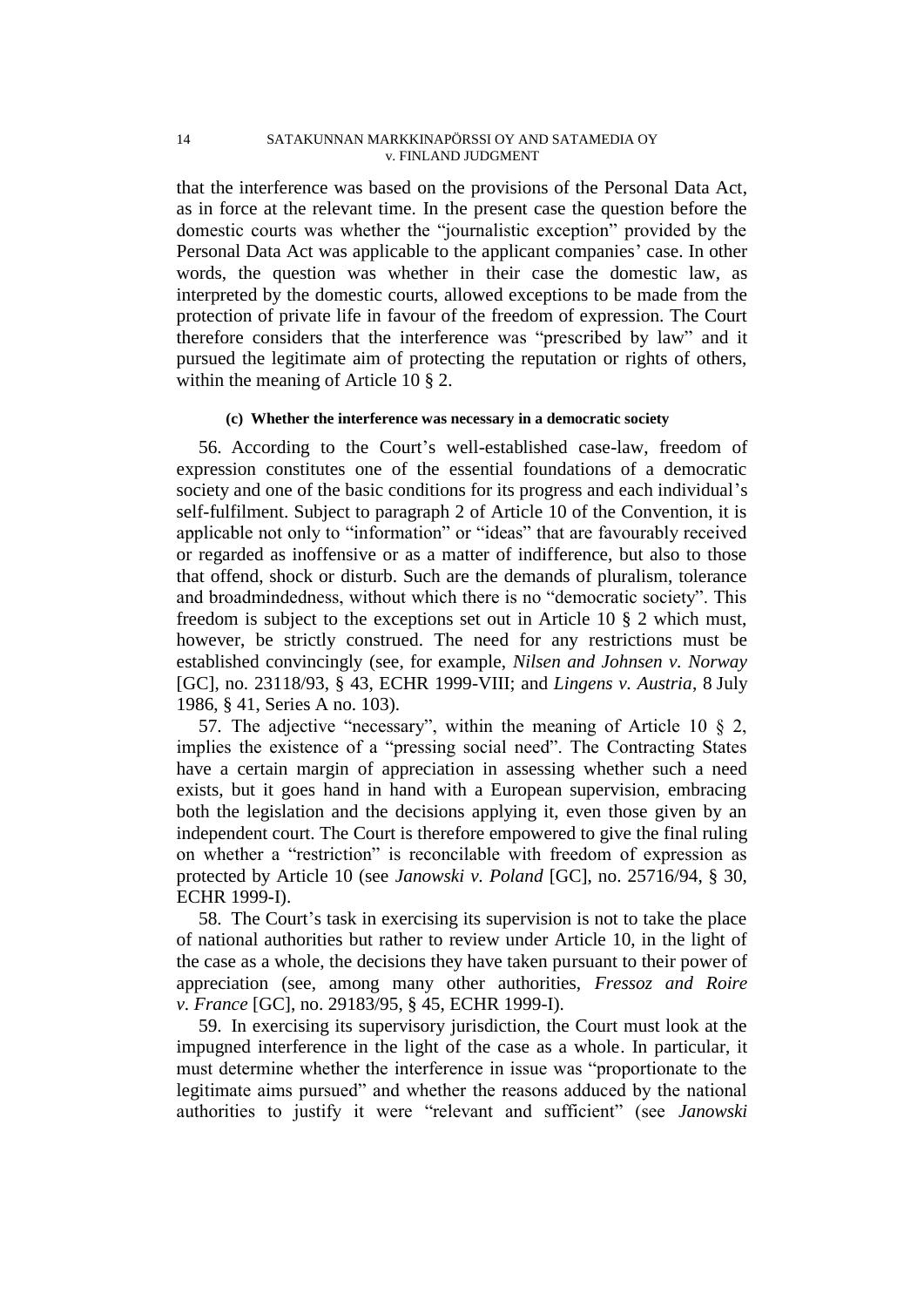*v. Poland*, cited above, § 30; *News Verlags GmbH & Co.KG v. Austria*, no. [31457/96,](http://hudoc.echr.coe.int/sites/eng/Pages/search.aspx#{"appno":["31457/96"]}) § 52, ECHR 2000-I; *Barfod v. Denmark*, 22 February 1989, § 28, Series A no. 149; *Lingens v. Austria*, cited above, § 40; and Sunday Times *v. the United Kingdom* (no. 1), 26 April 1979, § 62, Series A no. 30). In doing so, the Court has to satisfy itself that the national authorities applied standards which were in conformity with the principles embodied in Article 10 and, moreover, that they based themselves on an acceptable assessment of the relevant facts (see *Jersild v. Denmark*, 23 September 1994, § 31, Series A no. 298).

60. The Court further emphasises the essential function the press fulfils in a democratic society. Although the press must not overstep certain bounds, particularly as regards the reputation and rights of others and the need to prevent the disclosure of confidential information, its duty is nevertheless to impart – in a manner consistent with its obligations and responsibilities – information and ideas on all matters of public interest (see Bladet Tromsø *and Stensaas v. Norway* [GC], no. [21980/93,](http://hudoc.echr.coe.int/sites/eng/Pages/search.aspx#{"appno":["21980/93"]}) § 58, ECHR 1999-III; *De Haes and Gijsels v. Belgium*, 24 February 1997, § 37, *Reports of Judgments and Decisions* 1997-I; and *Jersild v. Denmark*, cited above, § 31). Not only do the media have the task of imparting such information and ideas, the public also has a right to receive them (see, for example, Sunday Times *v. the United Kingdom (no. 1)*, cited above, § 65).

61. The Court has recently set out the relevant principles to be applied when examining the necessity of an instance of interference with the right to freedom of expression in the interests of the "protection of the reputation or rights of others". It noted that in such cases the Court may be required to verify whether the domestic authorities struck a fair balance when protecting two values guaranteed by the Convention which may come into conflict with each other in certain cases, namely, on the one hand, freedom of expression protected by Article 10 and, on the other, the right to respect for private life enshrined in Article 8 (see *Axel Springer AG v. Germany* [GC], no. [39954/08,](http://hudoc.echr.coe.int/sites/eng/Pages/search.aspx#{"appno":["39954/08"]}) § 84, 7 February 2012; and *MGN Limited v. the United Kingdom*, no. [39401/04,](http://hudoc.echr.coe.int/sites/eng/Pages/search.aspx#{"appno":["39401/04"]}) § 142, 18 January 2011).

62. In *Von Hannover v. Germany (no. 2)* [GC] (nos. [40660/08](http://hudoc.echr.coe.int/sites/eng/Pages/search.aspx#{"appno":["40660/08"]}) and [60641/08,](http://hudoc.echr.coe.int/sites/eng/Pages/search.aspx#{"appno":["60641/08"]}) §§ 104-107, ECHR 2012) and *Axel Springer AG v. Germany* [GC] (cited above, §§ 85-88), the Court defined the Contracting States' margin of appreciation and its own role in balancing these two conflicting interests. The Court went on to identify a number of criteria as being relevant where the right of freedom of expression is being balanced against the right to respect for private life (see *Von Hannover v. Germany (no. 2)* [GC], cited above, §§ 109-113; and *Axel Springer AG v. Germany* [GC], cited above, §§ 89-95), namely:

(i) contribution to a debate of general interest;

(ii) how well-known is the person concerned and what is the subject of the report;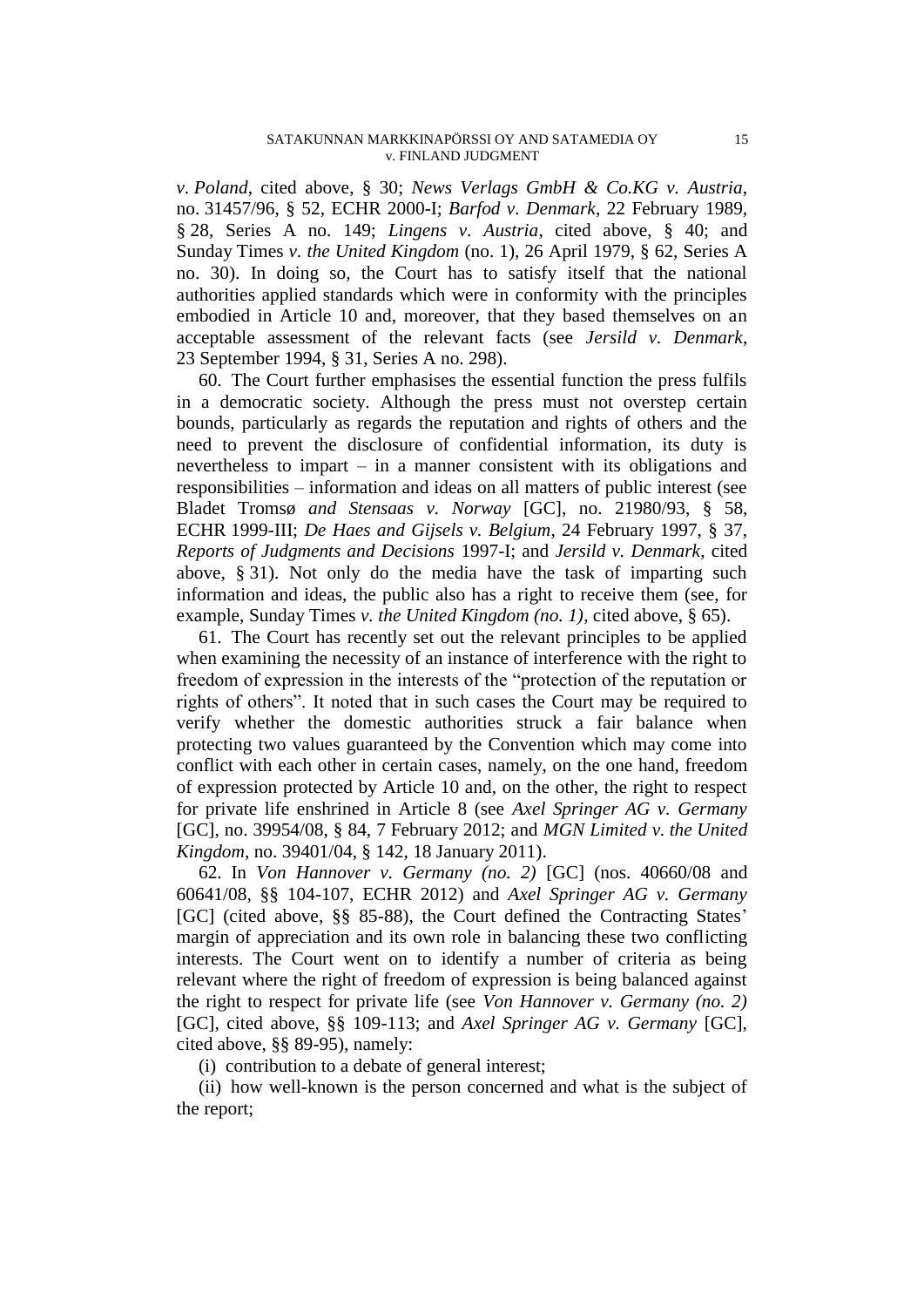#### 16 SATAKUNNAN MARKKINAPÖRSSI OY AND SATAMEDIA OY v. FINLAND JUDGMENT

(iii) prior conduct of the person concerned;

(iv) method of obtaining the information and its veracity/circumstances in which the photographs were taken;

(v) content, form and consequences of the publication; and

(vi) severity of the sanction imposed.

63. Turning to the facts of the present case, the Court notes that the applicant companies were not as such forbidden to publish taxation data in *Veropörssi* magazine. However, they were forbidden to collect, save or process taxation data in the manner and to the extent that had been the case in 2002 and to forward this information to an SMS-service. As a result, the applicant companies published one more issue of *Veropörssi* magazine in autumn 2009 with one fifth of the previous content. Since then, the magazine has not appeared. The SMS-service had already been shut down earlier.

64. In order to assess whether the "necessity" of the restriction of the exercise of the freedom of expression has been established convincingly, the Court must examine whether the balancing exercise between the freedom of expression and the right to respect for private life has been undertaken by the national authorities, in conformity with the criteria laid down in the Court's case-law.

65. The Court considers first of all that the general subject-matter which was at the heart of the publication in question, namely the taxation data about natural persons' taxable income and assets, was already a matter of public record in Finland, and as such was considered to be a matter of public interest. From the point of view of the general public's right to receive information about matters of public interest, and thus from the standpoint of the press, there were justified grounds for imparting such information to the public.

66. The Court notes that in 2002 *Veropörssi* magazine published taxation data on 1.2 million persons' taxable income and assets. These persons must have included both well-known personalities and ordinary citizens. According to the specific Act on the Public Disclosure and Confidentiality of Tax Information, this taxation information is public in Finland. There is thus no suggestion that the published information was obtained by subterfuge or other illicit means (compare *Von Hannover v. Germany*, no. 59320/00, § 68, ECHR 2004-VI). On the contrary, the published information was received directly from the tax authorities.

67. Moreover, the Court observes that the accuracy of the published information was not in dispute even before the domestic courts. There is no evidence, or indeed any allegation, of factual errors, misrepresentation or bad faith on the part of the applicant companies (see, in this connection, *Flinkkilä and Others v. Finland*, no. [25576/04,](http://hudoc.echr.coe.int/sites/eng/Pages/search.aspx#{"appno":["25576/04"]}) § 81, 6 April 2010).

68. The Court notes that the only problematic issue for the national authorities and courts was the extent of the published information.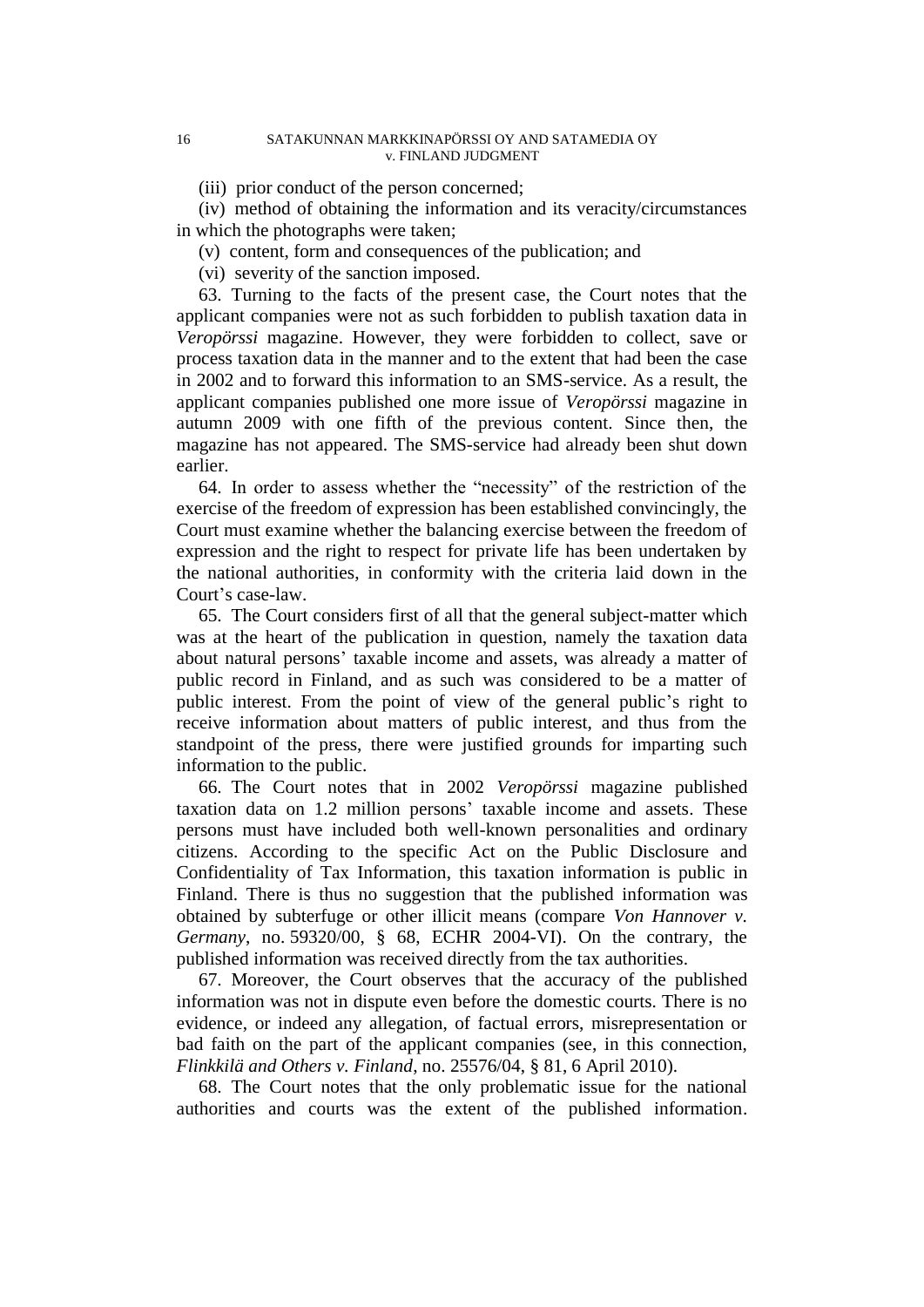According to them, the publishing of taxation information to such an extent as in 2002 could not be considered as journalism but as processing of personal data, which the applicant companies had no right to do. The central question thus turned on the concept of journalism. As the derogation provided by the Personal Data Act concerning journalism had its origins in Directive 95/46/EC, the Supreme Administrative Court decided to request a preliminary ruling from the Court of Justice of the European Union on the interpretation of Directive 95/46/EC in that respect.

69. The Court notes that the Court of Justice of the European Union found in its preliminary ruling that, in order to take account of the importance of the right to freedom of expression in every democratic society, it was necessary to interpret notions relating to that freedom, such as journalism, broadly. However, in order to achieve a balance between the two fundamental rights, the protection of the fundamental right to privacy required that the derogations and limitations in relation to the protection of data provided for in the Directive had to apply only in so far as was strictly necessary. In conclusion, the court found that activities such as those involved in the case at hand, relating to data from documents which were in the public domain under national legislation, could be classified as "journalistic activities" if their object was to disclose to the public information, opinions or ideas, irrespective of the medium which was used to transmit them.

70. The Court notes that, after having received the preliminary ruling from the Court of Justice of the European Union, the Supreme Administrative Court found that the publication of the whole database collected for journalistic purposes could not be regarded as journalistic activity. It considered that the public interest did not require such publication of personal data to the extent that had been seen in the present case, in particular as the derogation in the Personal Data Act was to be interpreted strictly. The same applied also to the SMS-service.

71**.** The Court observes that, in its analysis, the Supreme Administrative Court attached importance both to the applicant companies' right to freedom of expression as well as to the right to respect for private life of those tax-payers whose taxation information had been published. The court examined the case on the basis of principles embodied in Article 10 and the criteria laid down in the Court's case-law. The Supreme Administrative Court thus balanced in its reasoning the applicant companies' right to freedom of expression against the right to privacy. According to the Supreme Administrative Court, it was thus necessary to interpret the applicant companies' freedom of expression strictly in order to protect the right to privacy.

72. The Court finds this reasoning acceptable. The restrictions on the exercise of the applicant companies' freedom of expression were established convincingly by the Supreme Administrative Court, taking into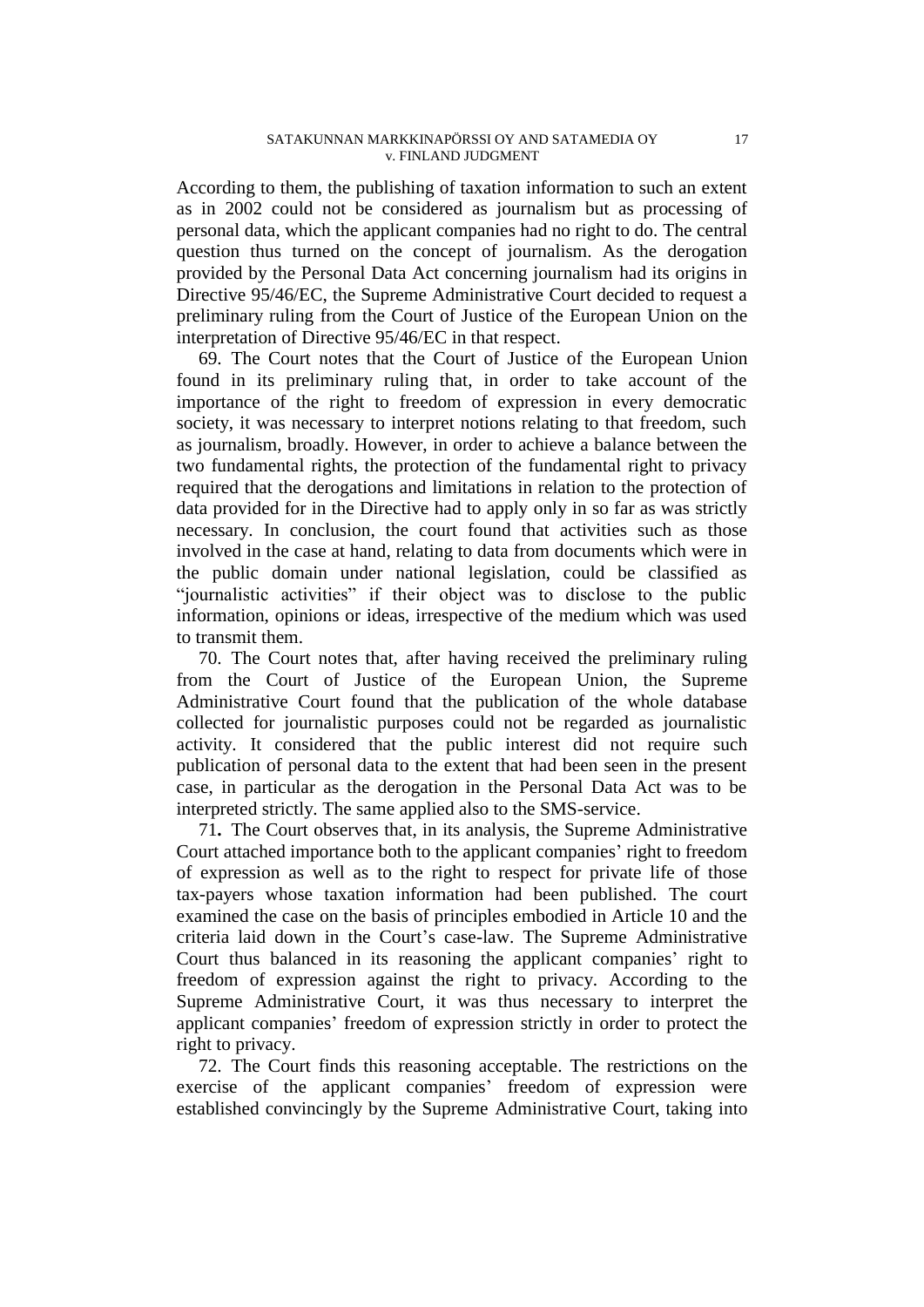account the Court's case-law. The Court reiterates its recent case-law according to which the Court would require, in such circumstances, strong reasons to substitute its own view for that of the domestic courts (see *Von Hannover v. Germany (no. 2)* [GC], cited above, § 107; and *Axel Springer AG v. Germany* [GC], cited above, § 88).

73. Lastly, as concerns the sanctions, the Court notes that the applicant companies were not prohibited generally from publishing the information in question but only to a certain extent. Nothing prevented them from continuing to publish taxation information to a lesser extent than they had done in 2002. The fact that, in practice, the limitations imposed on the quantity of the information to be published may have rendered the applicant companies' business activities unviable is not, however, a direct consequence of the actions taken by the domestic courts and authorities but an economic decision made by the applicant companies themselves. It must also be taken into account that the prohibition laid down by the domestic authorities cannot be considered as a criminal sanction but as an administrative one, and thereby a less severe sanction than a criminal one (contrast and compare *Lehideux and Isorni v. France*, 23 September 1998, § 57, *Reports of Judgments and Decisions* 1998-VII).

74. In conclusion, the reasons relied on by the domestic courts and authorities were both relevant and sufficient to show that the interference complained of was "necessary in a democratic society". Having regard to all the foregoing factors, and taking into account the margin of appreciation afforded to the State in this area, the Court considers that the domestic courts struck a fair balance between the competing interests at stake.

75. There has therefore been no violation of Article 10 of the Convention.

## II. ALLEGED VIOLATION OF ARTICLE 6 OF THE CONVENTION

76. The applicant companies complained under Article 6 of the Convention of the length of the administrative proceedings which had lasted for more than eight years.

77. Article 6 § 1 of the Convention reads in the relevant parts as follows:

"In the determination of his civil rights and obligations ... everyone is entitled to a ... hearing within a reasonable time by [a] ... tribunal ..."

78. The Government contested that argument.

## **A. Admissibility**

79. The Government observed that the applicant companies' application had not been lodged within the six-month time-limit regarding the first set of proceedings. The present case involved two separate sets of proceedings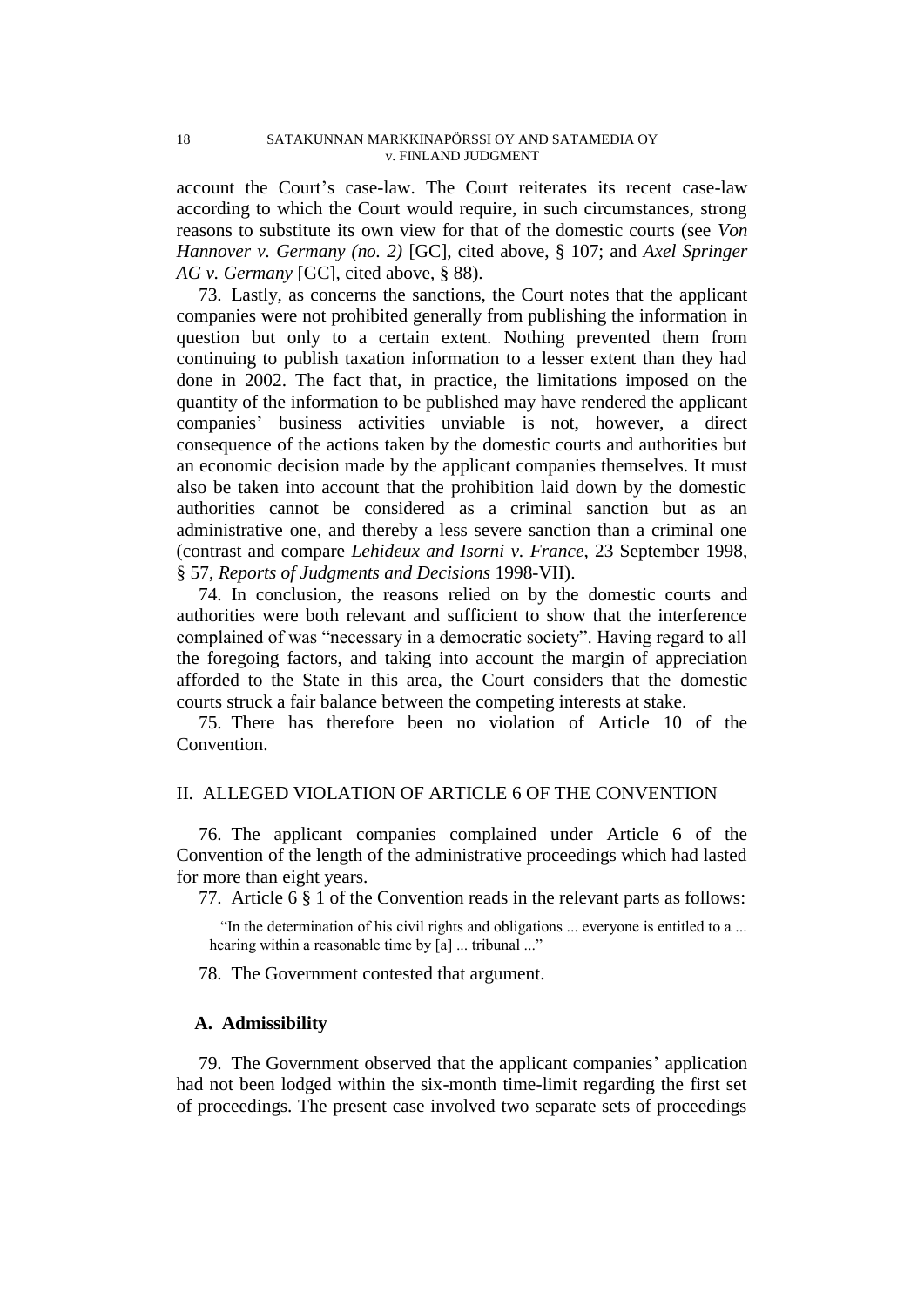as the subject-matters of these two sets of proceedings were not the same: the first set of proceedings concerned the question of whether the applicant companies had processed personal taxation data unlawfully and the second set of proceedings the issuance of orders for the processing of personal data. Consequently, in their view, the application should be declared, in respect of the first set of proceedings, inadmissible under Article 35 §§ 1 and 4 of the Convention.

80. The applicant companies argued that the initial aim of the Data Protection Ombudsman was to impose a publishing ban on the applicant companies. This was not accomplished until the second round of the proceedings. The proceedings could not be divided into two separate sets of proceedings, each with independent and separable domestic remedies. The Supreme Administrative Court had referred the case back to the Data Protection Board in September 2009. That court could also have issued the ban directly, without referring the case back to the Board. The applicant companies thus argued that their application had been lodged within the six-month time-limit regarding the first round of the proceedings.

81. Referring to its conclusions concerning the six-month rule (see paragraph 40 above), the Court notes that this complaint is not manifestly ill-founded within the meaning of Article 35 § 3 (a) of the Convention. It further notes that it is not inadmissible on any other grounds. It must therefore be declared admissible.

## **B. Merits**

## *1. The parties' submissions*

#### **(a) The applicant companies**

82. The applicant companies argued that the entire period of eight years had been about the same legal question, namely whether it was legal to collect, process and eventually to publish taxation information in the applicant companies' magazine. It had been within the powers of the Supreme Administrative Court to issue the ban directly without referring the case back to the Data Protection Board. This could have been done in the name of the applicant companies' fundamental right to a fair trial within a reasonable time, as guaranteed by Article 6 of the Convention. The applicant companies had not initiated these proceedings and, in their view, it bore little relevance of what these proceedings consisted. The legal uncertainty concerning the publication of the applicant companies' magazine had in fact lasted even longer, as already on 26 June 1997 the Ministry of Justice had initiated a criminal investigation concerning the publishing of the magazine. The Ministry had also requested a statement from the Data Protection Ombudsman. For the applicant companies this uncertainty had thus lasted for 15 years.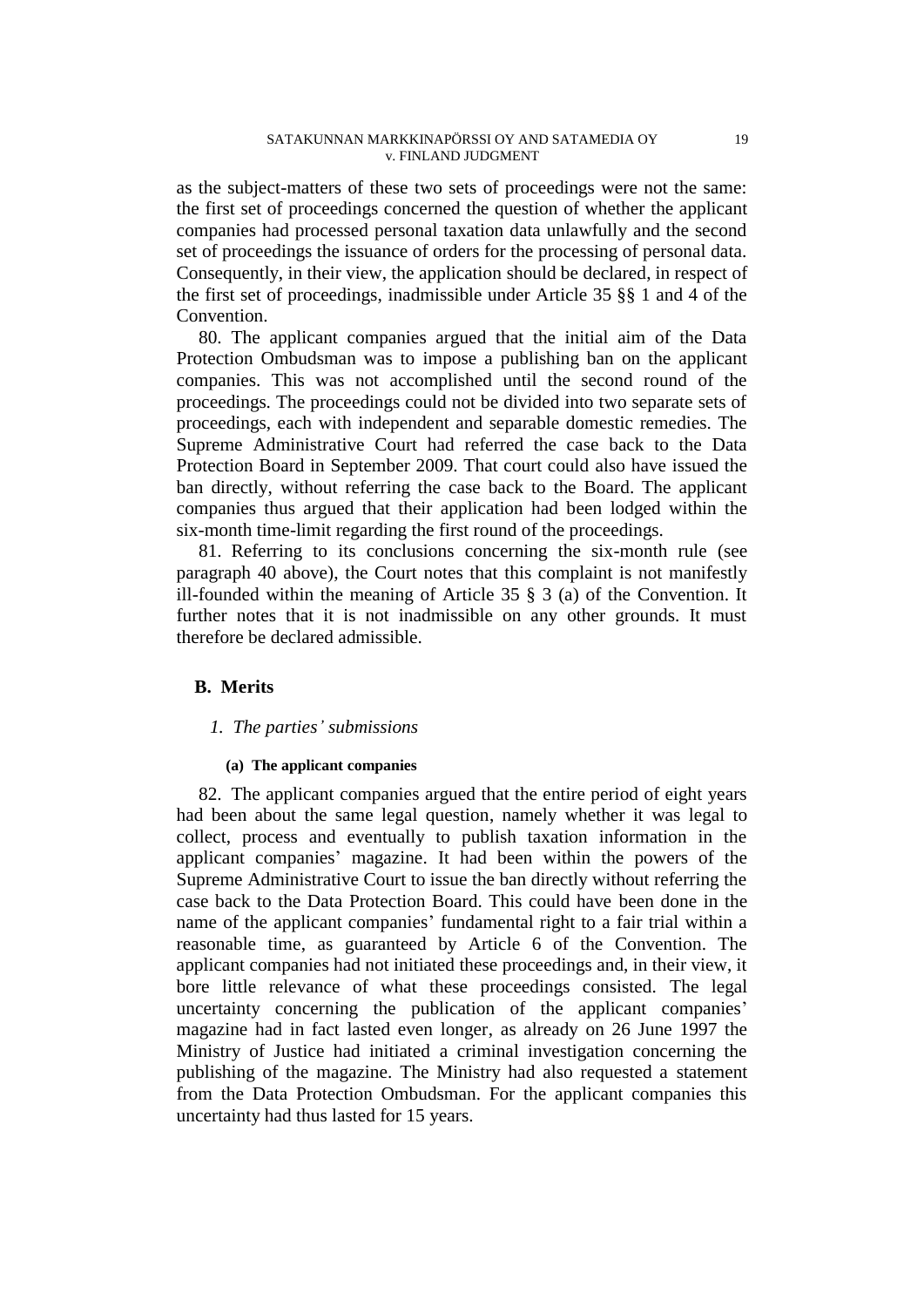#### **(b) The Government**

83. The Government argued that the proceedings concerning the preliminary ruling from the Court of Justice of the European Union had lasted for one year and ten months. When excluding this duration, the length of the first set of proceedings was three years and three months. The criminal investigation initiated in 1997 had concerned a different subject-matter to the proceedings now at stake. The second set of proceedings had lasted for two years and three months.

84. The Government noted that none of the procedural stages had lasted very long, approximately one and a half years for each stage. The case had involved two separate sets of proceedings as the subject-matter of the two sets of proceedings was not the same, in spite of the fact that the proceedings related to the same parties and the same facts. The first set of proceedings had concerned the issue of whether the applicant companies had processed personal data in conflict with the provisions of the Personal Data Act. The Supreme Administrative Court had quashed the appealed decision and referred the matter back to the Data Protection Board, which had to conduct a new administrative consideration of the matter and to make a new administrative decision. The second set of proceedings had concerned the question of whether the Data Protection Board's new decision of 26 November 2009 had corresponded to the previous Supreme Administrative Court's decision.

85. The Government noted that the matter had been exceptionally demanding from the legal point of view. The proceedings had included the drafting of a request for a preliminary ruling and there had been more hearings than usual. In view of the particular circumstances of the case, the proceedings had been conducted within a reasonable time within the meaning of Article 6 § 1 of the Convention.

## *2. The Court's assessment*

86. The Court notes that the period to be taken into consideration began on 12 February 2004 when the Data Protection Board's first decision was appealed against, and ended on 18 June 2012 when the Supreme Administrative Court gave a final decision in the case. However, the case was pending before the Court of Justice of the European Union for a preliminary ruling for one year and ten months which, according to the Court's case-law to be excluded from the length attributable to the domestic authorities (see *Pafitis and Others v. Greece*, 26 February 1998, § 95, *Reports of Judgments and Decisions* 1998-I; and *Koua Poirrez v. France*, no. 40892/98, § 61, ECHR 2003-X). When deducting this duration from the overall duration, the impugned proceedings before the domestic authorities and courts lasted over six years and six months at two levels of jurisdiction, of which both levels twice.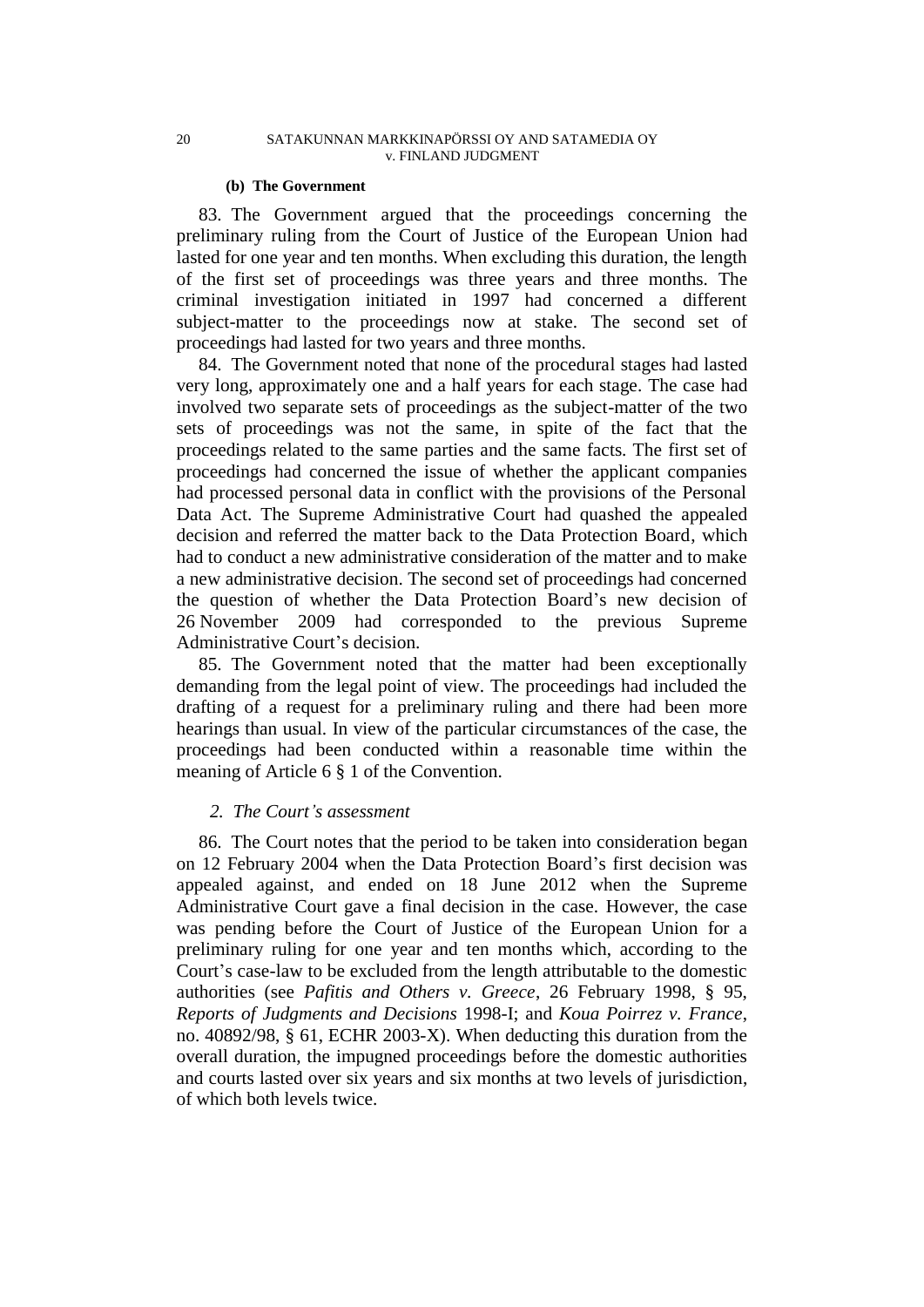87. The Court reiterates that the reasonableness of the length of proceedings must be assessed in the light of the circumstances of the case and with reference to the following criteria: the complexity of the case, the conduct of the applicants and the relevant authorities and what was at stake for the applicants in the dispute (see, among many other authorities, *Frydlender v. France* [GC], no. [30979/96,](http://hudoc.echr.coe.int/sites/eng/Pages/search.aspx#{"appno":["30979/96"]}) § 43, ECHR 2000-VII).

88. The Court agrees with the Government that there has not been any particularly long period of inactivity on the part of the authorities and domestic courts. The proceedings were pending before the domestic authorities and courts for approximately one and a half years for each stage, which cannot be considered excessive. The excessive total length seems to have been caused by the fact that the case was examined twice by each level of jurisdiction.

89. The Court considers that even though the case was of some complexity, it cannot be said that this in itself justified the entire length of the proceedings. Some of this complexity may have been caused by the fact that the case was referred back to the Data Protection Board for a new examination.

90. The Court has frequently found a violation of Article 6 § 1 of the Convention in cases raising issues similar to the one in the present case (see *Frydlender v. France*, cited above).

91. Having examined all the material submitted to it, the Court considers that, even taking into account the complexity of the case, the Government have not put forward any fact or argument capable of persuading it to reach a different conclusion in the present case. Having regard to its case-law on the subject, the Court considers that in the instant case the length of the proceedings was excessive and failed to meet the "reasonable time" requirement.

92. There has accordingly been a breach of Article 6 § 1 of the Convention.

## III. ALLEGED VIOLATION OF ARTICLE 14 OF THE CONVENTION

93. Lastly, the applicant companies complained under Article 14 of the Convention that they had been discriminated against vis-à-vis other newspapers which had been able to continue publishing the information in question.

94. Article 14 of the Convention reads as follows:

"The enjoyment of the rights and freedoms set forth in [the] Convention shall be secured without discrimination on any ground such as sex, race, colour, language, religion, political or other opinion, national or social origin, association with a national minority, property, birth or other status."

95. The Government contested that argument.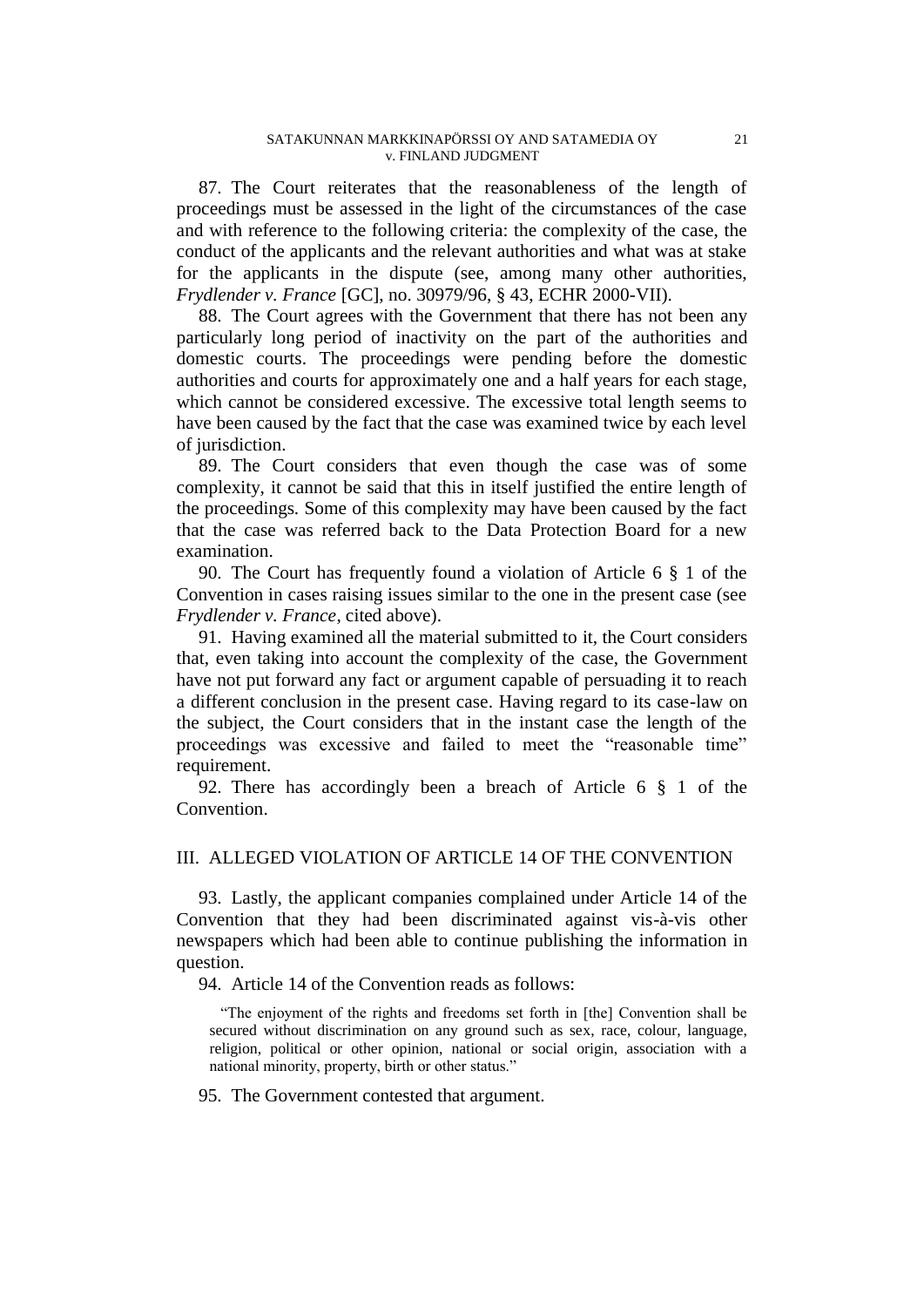### **Admissibility**

96. The Government observed that it did not appear from the case file that the applicant companies had relied on Article 14 of the Convention as such or in conjunction with Article 10 of the Convention before the domestic courts or authorities. They had thus not exhausted the domestic remedies available to them, and this part of the application should therefore be declared inadmissible under Article 35 §§ 1 and 4 of the Convention.

97. In any event, the Government noted that the situation of other publishers of taxation information was not comparable or analogous with that of the applicant companies as they had not published information in the same manner and to the same extent as the applicant companies. The domestic courts had not examined the matter as one of placing different publishers in different positions but rather as a question of handling personal data in the applicant companies' publications. The conduct of the domestic authorities could therefore not be considered as amounting to discrimination under Article 14 of the Convention, taken in conjunction with Article 10 of the Convention.

98. Were the Court to have another opinion, the Government considered that the difference in treatment had pursued a legitimate aim of protecting the private life of others, and it had been reasonable to the aims pursued. Accordingly, there had been no violation of Article 14 of the Convention, taken in conjunction with Article 10 of the Convention.

99. The applicant companies claimed that they had made comparisons with other taxation data publishers before every domestic instance and that they had relied on both their right to equal treatment and freedom of expression. They might not have relied on Article 14 of the Convention expressly but they had certainly made claims and arguments based on their right to equal treatment when assessing potential limitations to their freedom of expression. The applicant companies claimed that their complaint under Article 14 was admissible.

100. The applicant companies further noted that publishing of taxation data was common, frequent and expressly accepted by the Finnish legislator. Such data was annually published by numerous newspapers. It was not restricted to persons of public interest, but any person with taxable income exceeding 100,000 euros was almost certainly mentioned in some printed national newspaper or on a national website. None of this publishing had been restricted, nor any attempt made to restrict it, by any Finnish authority. Article 14 of the Convention had thus been violated as the applicant companies had been prevented from publishing such information while the other newspapers and media had not.

101. The Court does not consider it necessary to examine the Government's preliminary objection concerning the non-exhaustion of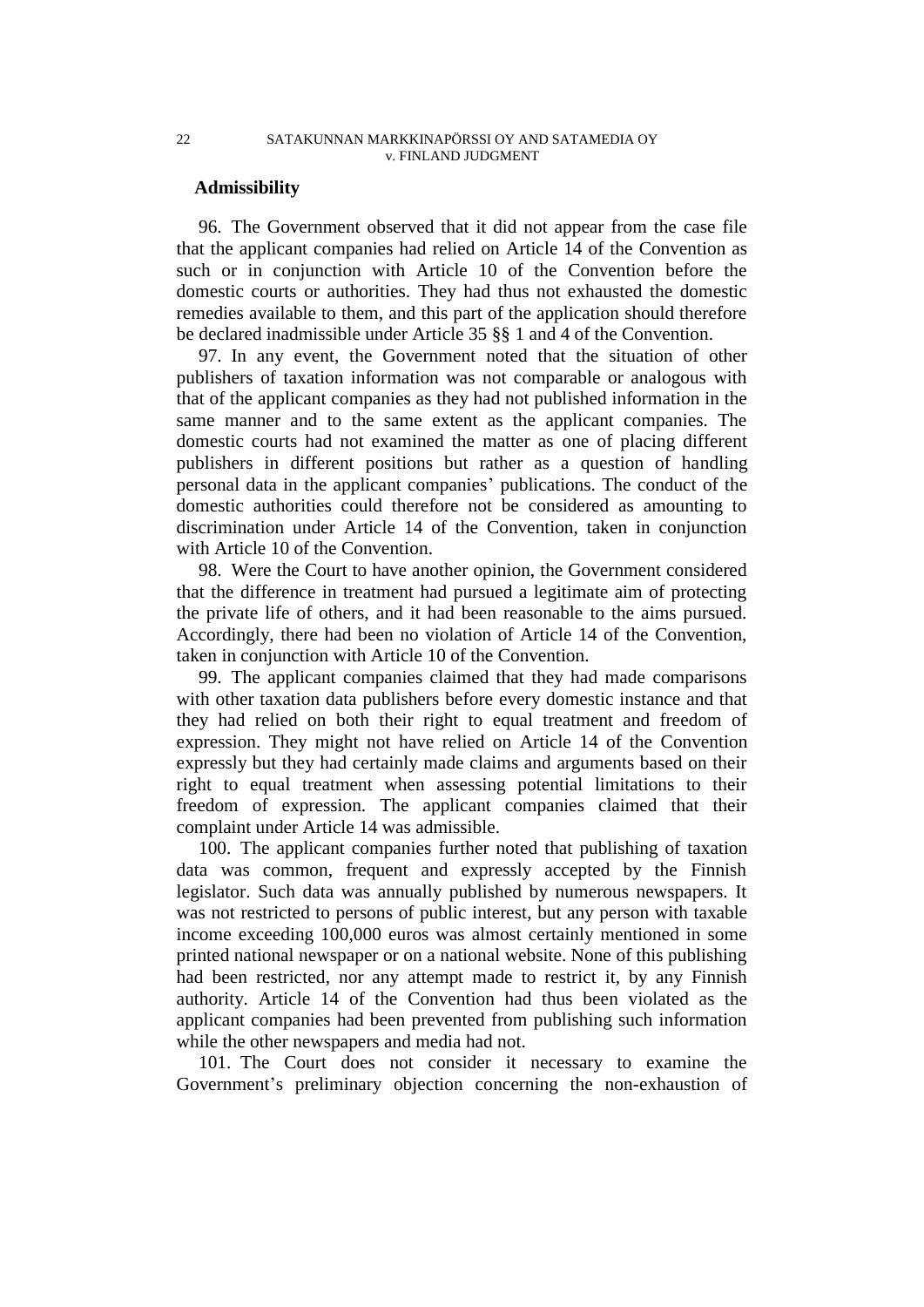domestic remedies as it finds this complaint in any case inadmissible, for the reasons set out below.

102. The Court notes that Article 14 of the Convention complements the other substantive provisions of the Convention and its Protocols. It has no independent existence since it has effect solely in relation to "the enjoyment of the rights and freedoms" safeguarded by those provisions. Although the application of Article 14 does not presuppose a breach of those provisions, and to this extent it is autonomous, there can be no room for its application unless the facts at issue fall within the ambit of one or more of the latter (see, for instance, *E.B. v. France* [GC], no. [43546/02,](http://hudoc.echr.coe.int/sites/eng/Pages/search.aspx#{"appno":["43546/02"]}) § 47, 22 January 2008; and *Vallianatos and Others v. Greece* [GC], nos. [29381/09](http://hudoc.echr.coe.int/sites/eng/Pages/search.aspx#{"appno":["29381/09"]}) and [32684/09,](http://hudoc.echr.coe.int/sites/eng/Pages/search.aspx#{"appno":["32684/09"]}) § 72, ECHR 2013).

103. The Court notes that, in the present case, it is undisputed that the applicant companies' situation falls within the notion of freedom of expression within the meaning of Article 10 of the Convention. Consequently, Article 14, taken in conjunction with Article 10 of the Convention, applies.

104. The Court has established in its case-law that in order for an issue to arise under Article 14 there must be a difference in treatment of persons in relevantly similar situations. Such a difference of treatment is discriminatory if it has no objective and reasonable justification; in other words, if it does not pursue a legitimate aim or if there is not a reasonable relationship of proportionality between the means employed and the aim sought to be realised. The Contracting States enjoy a margin of appreciation in assessing whether and to what extent differences in otherwise similar situations justify a difference in treatment (see *Burden v. the United Kingdom* [GC], no. [13378/05,](http://hudoc.echr.coe.int/sites/eng/Pages/search.aspx#{"appno":["13378/05"]}) § 60, ECHR 2008).

105. Turning to the present case, the Court notes that the applicant companies' complaints under Article 14 of the Convention relate to the prohibition imposed on them, preventing them from publishing taxation data to a certain extent while other newspapers allegedly were able to publish such information. The applicant companies are thus comparing their situation to that of the other newspapers engaged in publishing taxation information.

106. The Court observes that the applicant companies were prohibited from publishing taxation data to the extent they had done in 2002 when they had published data on 1.2 million persons' taxable income and assets. It is not known to what extent the other newspapers published such information, nor is it known what was considered by the domestic authorities as an acceptable quantity to be published. It appears that the applicant companies were never prevented from publishing taxation data to the same extent as the other newspapers but only to an extent which clearly exceeded the quantity published by the others. The applicant companies cannot thus be compared with other newspapers publishing taxation data as the quantity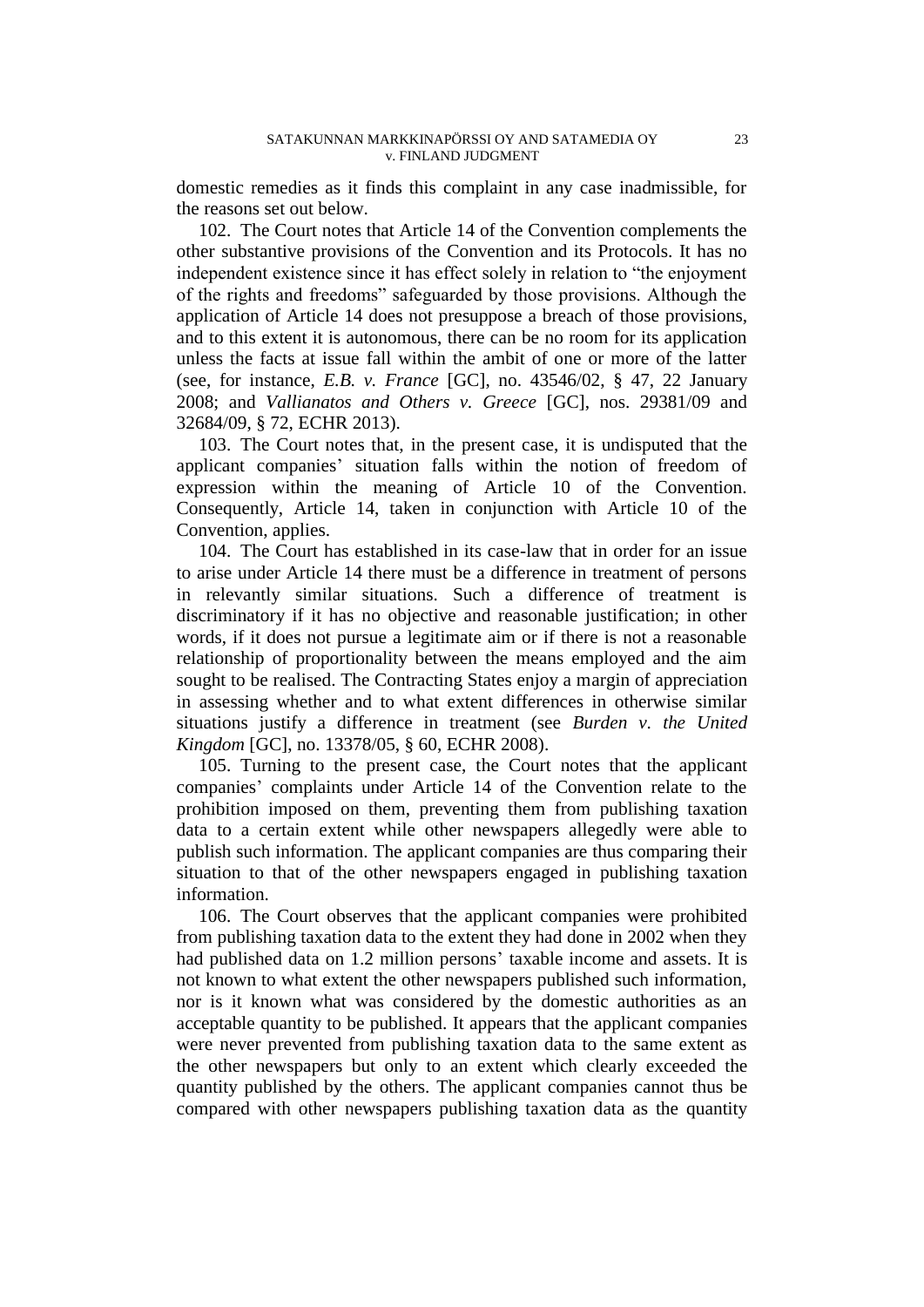published by them was clearly greater than elsewhere and there is thus no point of comparison available. The applicant companies cannot therefore claim to be in the same situation as the other newspapers. The Court therefore considers that the applicant companies' situation is not sufficiently similar to the situation of the other newspapers.

107. It follows that this part of the application is manifestly ill-founded and must be declared inadmissible under Article 35 §§ 3 (a) and 4 of the Convention.

## IV. APPLICATION OF ARTICLE 41 OF THE CONVENTION

#### 108. Article 41 of the Convention provides:

"If the Court finds that there has been a violation of the Convention or the Protocols thereto, and if the internal law of the High Contracting Party concerned allows only partial reparation to be made, the Court shall, if necessary, afford just satisfaction to the injured party."

#### **A. Damage**

109. The applicant companies claimed 300,000 euros (EUR) in respect of pecuniary damage for the loss of income for one year.

110. The Government considered that there was no causal link between the alleged violation of Article 10 of the Convention and the damage claimed. Were the Court of a different opinion, the applicant companies had not provided sufficient proof of the amount claimed. Therefore it could not be said that the damage complained of was actually caused by the alleged violation of Article 10 of the Convention. This claim should therefore be rejected. Were the Court of a different opinion, the question of the application of Article 41 should be reserved. Moreover, the Government noted that the applicant companies had not claimed any pecuniary damages in respect of alleged violations of Articles 6 or 14 of the Convention, nor any non-pecuniary damages and that, consequently, no such compensation could be awarded.

111. The Court does not discern any causal link between the violation found under Article 6 of the Convention and the pecuniary damage alleged by the applicant companies. The Court therefore rejects this claim. As to the non-pecuniary damage, the Court notes that the applicant companies have made no claim under that heading.

### **B. Costs and expenses**

112. The applicant companies also claimed EUR 49,010.56 for the costs and expenses incurred before the domestic courts and the Court.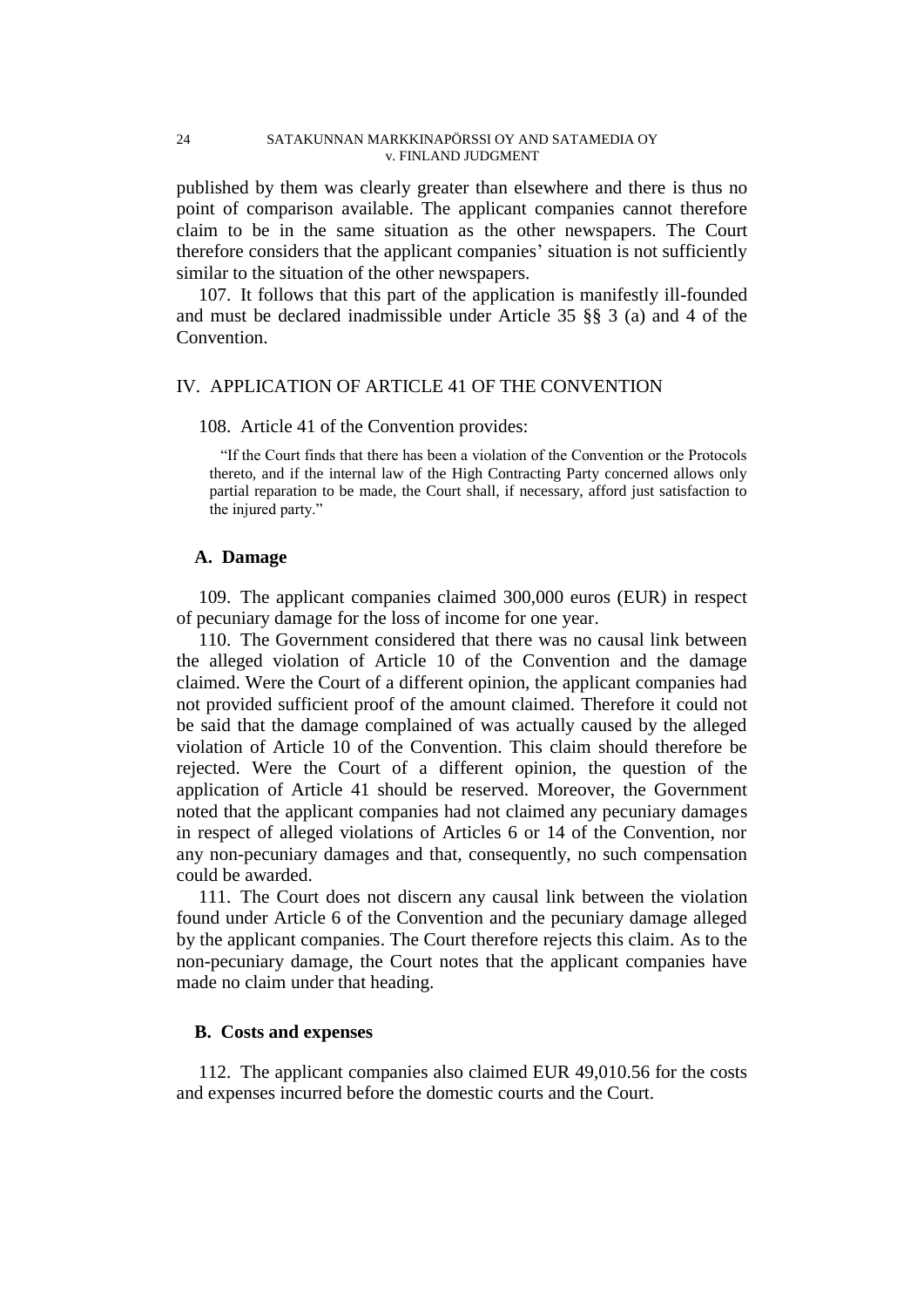113. The Government noted that it was not clear whether all costs claimed related to the present case. Moreover, there was no specification related to all costs and expenses as required by the Rules of Court. The Government considered that the applicant companies' claims were excessive as to quantum. In their view, the compensation for costs and expenses should not exceed, with respect to the domestic proceedings, EUR 7,500 (inclusive of value-added tax) and, with respect to the proceedings before the Court, EUR 2,000 (inclusive of value-added tax).

114. According to the Court's case-law, an applicant is entitled to the reimbursement of costs and expenses only in so far as it has been shown that these have been actually and necessarily incurred and are reasonable as to quantum. In the present case, regard being had to the documents in its possession and the above criteria, the Court considers it reasonable to award the sum of EUR 9,500 (inclusive of value-added tax) covering costs under all heads.

## **C. Default interest**

115. The Court considers it appropriate that the default interest rate should be based on the marginal lending rate of the European Central Bank, to which should be added three percentage points.

# FOR THESE REASONS, THE COURT

- 1. *Declares* by a majority the complaints concerning the freedom of expression and the length of the proceedings admissible and the remainder of the application inadmissible;
- 2. *Holds* by six votes to one that there has been no violation of Article 10 of the Convention;
- 3. *Holds* unanimously that there has been a violation of Article 6 of the Convention;
- 4. *Holds* unanimously

(a) that the respondent State is to pay the applicant companies, within three months from the date on which the judgment becomes final in accordance with Article 44 § 2 of the Convention, the following amount: EUR 9,500 (nine thousand five hundred euros**)**, plus any tax that may be chargeable to the applicants, in respect of costs and expenses;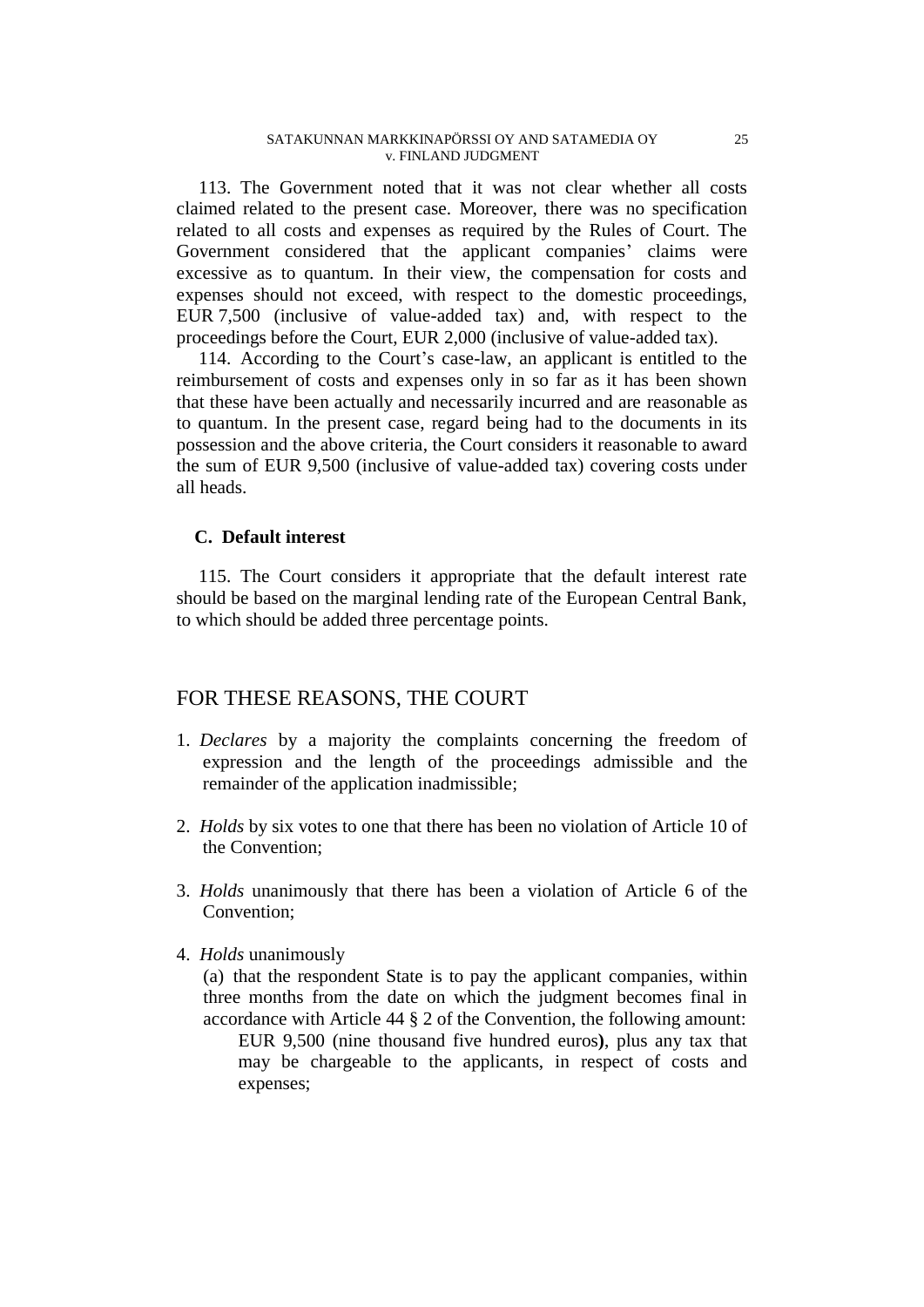#### 26 SATAKUNNAN MARKKINAPÖRSSI OY AND SATAMEDIA OY v. FINLAND JUDGMENT

(b) that from the expiry of the above-mentioned three months until settlement simple interest shall be payable on the above amount at a rate equal to the marginal lending rate of the European Central Bank during the default period plus three percentage points;

5. *Dismisses* by six votes to one the remainder of the applicant companies' claim for just satisfaction.

Done in English, and notified in writing on 21 July 2015, pursuant to Rule 77 §§ 2 and 3 of the Rules of Court.

Deputy Registrar President

Fatoş Aracı Guido Raimondi

In accordance with Article 45 § 2 of the Convention and Rule 74 § 2 of the Rules of Court, the following separate opinions are annexed to this judgment:

- (a) concurring opinion of Judge Nicolaou;
- (b) dissenting opinion of Judge Tsotsoria.

G.R.A. F.A.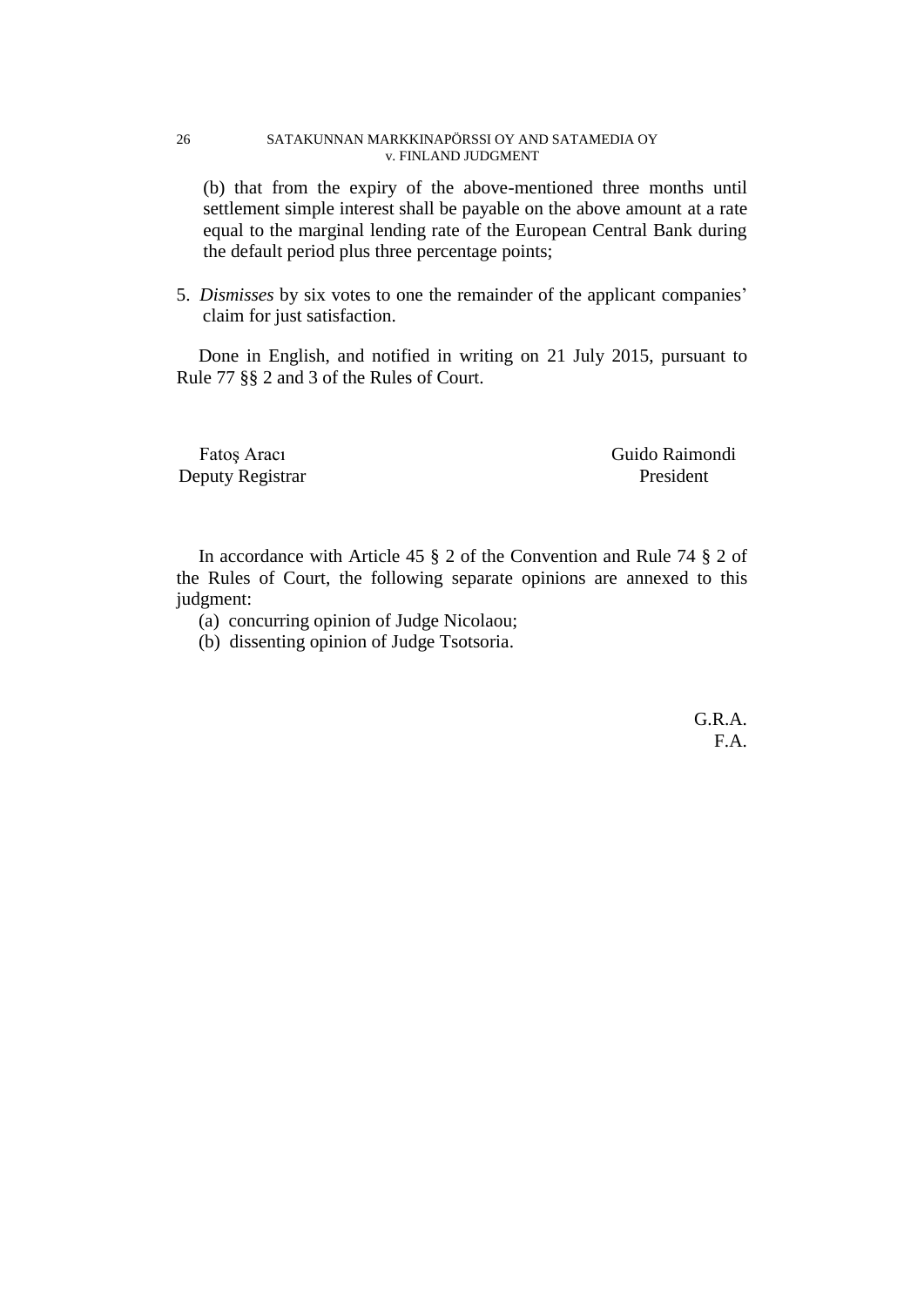## CONCURRING OPINION OF JUDGE NICOLAOU

1. In striking a balance between the applicant companies' right to freedom of expression and the right to personal privacy of others under, respectively, Articles 10 and 8 of the Convention, the Supreme Administrative Court had regard, *inter alia*, to Directive 95/46/EC of the European Parliament and of the Council of 24 October 1995 on the protection of individuals with regard to the processing of personal data and on the free movement of such data (OJ 1995 L 281, p. 31). This Directive, which aims at protecting individuals from the adverse effects of the processing and flow of tax data of a personal nature while at the same time enjoins States to provide exemptions or derogations in order that freedom of expression may also be safeguarded in furtherance of the public interest, is itself sensitive to the need of getting the balance right: see Article 9 of the Directive as well as recital 37 of its preamble. Article 9 provides in this regard that:

"Member States shall provide for exemptions or derogations ... for the processing of personal data carried out solely for journalistic purposes or the purpose of artistic or literary expression only if they are necessary to reconcile the right to privacy with the rules governing freedom of expression."

2. Upon request by the Supreme Administrative Court for a preliminary ruling on questions relevant to the interpretation of the Directive, in the light of the matters at issue, the Court of Justice of the European Union sitting in Grand Chamber gave a ruling, the gist of which was (a) that the notion of journalism is to be interpreted broadly and, therefore, the activities of the applicant companies may be classified as "journalistic" but that it was for the national court to decide whether those activities were "solely for journalistic purposes" or, in other words, whether "the sole object of those activities (was) the disclosure to the public of information, opinions or ideas"; and (b) that any derogations and limitations were to "apply only in so far as ... strictly necessary".

3. The Supreme Administrative Court then proceeded with the examination of the case, fully following the guidance received from the CJEU. It concluded that, in the circumstances, the activities in question could not be regarded as activities pursued solely for journalistic purposes, that the public interest did not, in the present context, require the publication of personal data to such an extent and that, therefore, the limitations in relation to the protection of data did not apply. Consequently it requested the Data Protection Board to issue a prohibition.

4. This outcome entailed economic loss for the applicant companies, basically in the form of profits. The Supreme Administrative Court did not include this aspect in the matters that needed to be taken into account. In my opinion it was right not to have done so. To have attributed importance to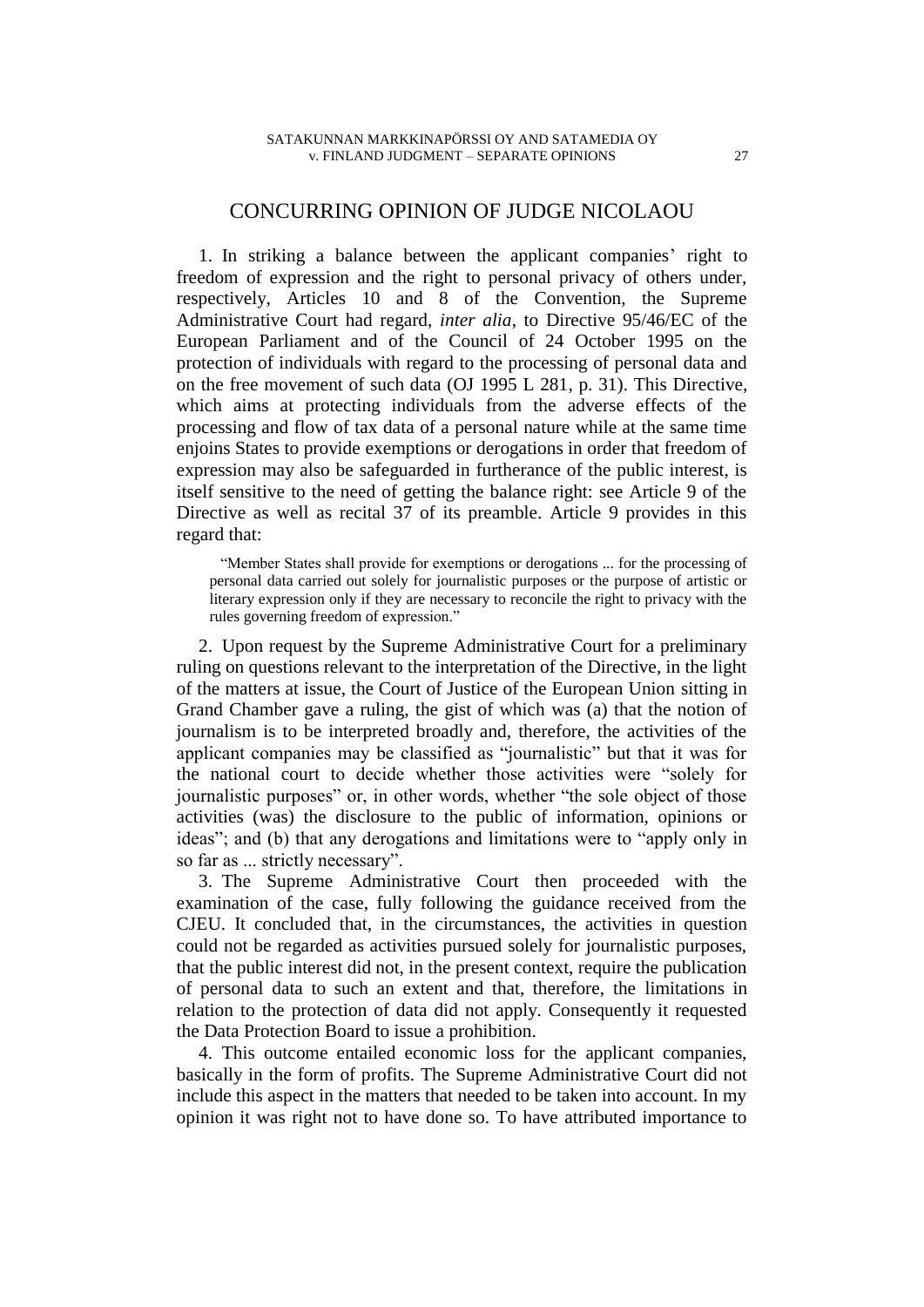#### 28 SATAKUNNAN MARKKINAPÖRSSI OY AND SATAMEDIA OY v. FINLAND JUDGMENT – SEPARATE OPINIONS

such loss would have been to envisage the possibility that protection under the Directive might be defeated if the loss was high, as could be the case where the infringement was on a particularly large scale, while protection would remain only if the loss was relatively low. I am not prepared to countenance that. Yet that is what the majority now do.

5. In paragraph 73 of the judgment the loss allegedly sustained by the applicant companies is firstly viewed as a sanction against them. In my view it was not a sanction. Then it is said that the loss "is not, however, a direct consequence of the actions taken by the domestic courts and authorities but an economic decision made by the applicant companies themselves". I am bound to say, with respect, that I am not quite sure what exactly that means but it certainly seems to effectively neutralize the idea of a sanction. Still, the idea of a sanction is repeated immediately further down in the same paragraph. The prohibition to publish is described as an administrative sanction and, as such, less severe than a criminal sanction; but no further reference is made to financial loss. I am unable to associate myself with this line of reasoning.

6. There was certainly an interference with the applicant companies' right to publish. However, that interference was obviously justified as necessary and proportional on the basis of the balancing carried out by the Supreme Administrative Court in the context of the applicable legal framework and in light of Strasbourg case-law. Having regard to what this case was about, I consider that to have been enough. As I have already indicated, any loss sustained by the applicant companies was merely incidental to what was at stake. It was not an integral part of the considerations that had to be balanced and could not, therefore, have had any impact on the outcome.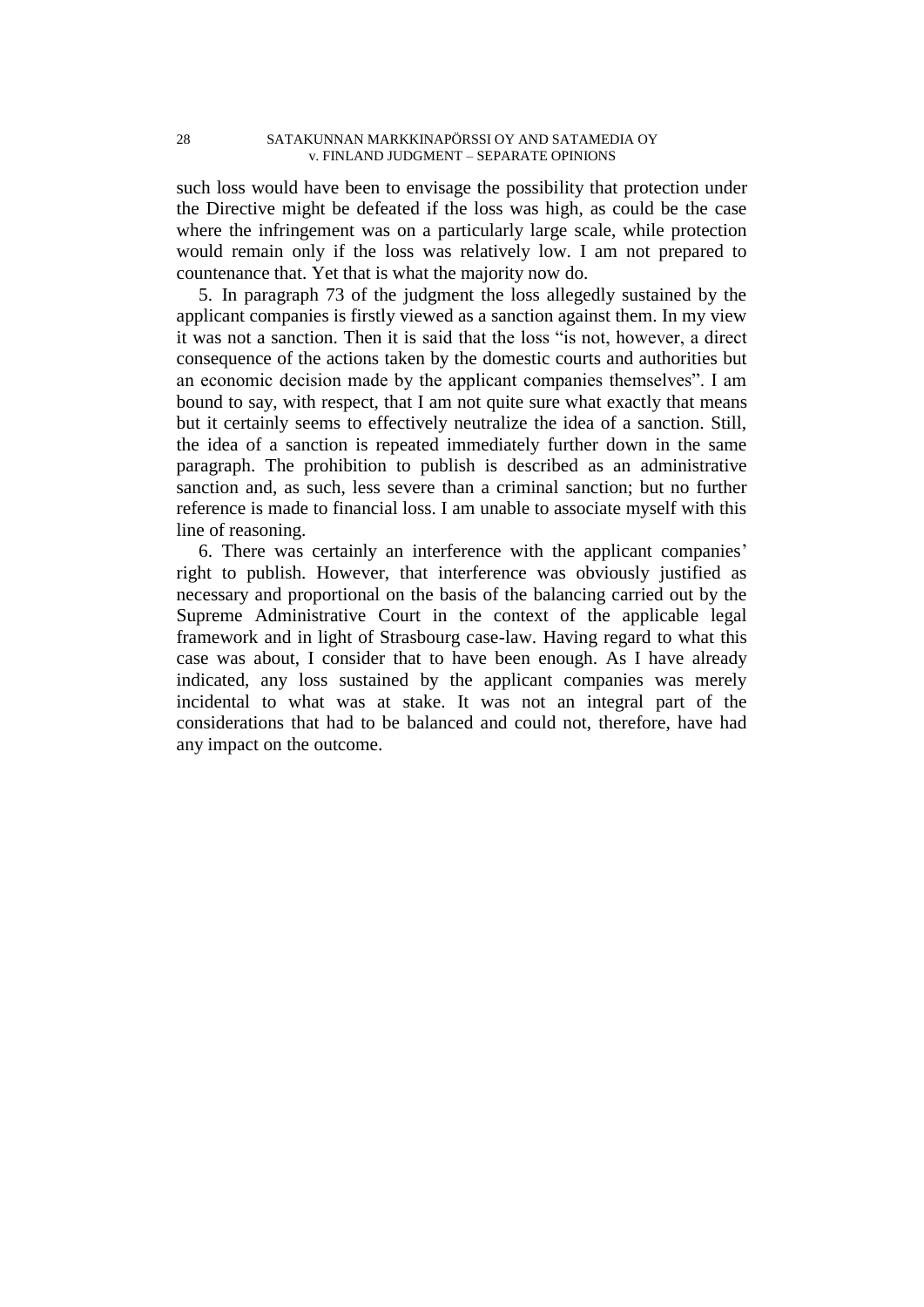## DISSENTING OPINION OF JUDGE TSOTSORIA

1. I dissent from the majority's conclusion that there has been no violation of Article 10 of the Convention in this case.

2. The core of this case is the right to freedom of expression, in particular freedom of the press, as exercised by the applicant companies. The issue at hand was the restriction on processing lawfully available taxation data concerning natural persons' taxable income and assets in the manner and to the extent that had been the case in 2002, when the applicant companies had published data on 1.2 million taxpayers and forwarded this information to an SMS service. Such taxation data constituted a matter of public record and a subject of public interest in Finland (see paragraph 65 of the judgment).

3. Freedom of expression is essential to a democratic society. To uphold and protect it, and to respect its diversity and its political, social and cultural missions, is the mandate of all governments.<sup>1</sup> Article 10 of the Convention guarantees not only the right to impart information but also the right of the public to receive it (see among other authorities, *Ahmet Yıldırım v. Turkey*, no. 3111/10, § 50, ECHR 2012, and Observer *and* Guardian *v. the United Kingdom*, 26 November 1991, § 59 (b), Series A no. 216). Any measures interfering with the right of the media to convey information, other than where limitations have been explicitly prescribed by law, do a disservice to democracy and often even endanger it (see, *mutatis mutandis*, *Fáber v. Hungary,* no.40721/08, § 37, 24 July 2012, with further references therein).

4. With a certain degree of hesitation I align myself with the conclusion of the majority that the interference with the applicant companies' freedom of expression was prescribed by the Personal Data Act and that it pursued the legitimate aim of protecting the "reputation or rights of others". I also have doubts as to whether this case should have been analysed according to the criteria developed in *Von Hannover v. Germany (no. 2)* ([GC], nos. 40660/08 and 60641/08, §§ 104-107, ECHR 2012) and *Axel Springer AG v. Germany* ([GC], no. 39954/08, § 84, 7 February 2012) (see paragraph 62 of the judgment).

5. Be that as it may, after applying the above-mentioned criteria the judgment concludes – and I subscribe to this conclusion – that the activities of the applicant companies, which contributed to a debate on a matter of public interest, raised no questions as to their compliance with the standards of responsible journalism and their good faith has not been called into question (see paragraphs 63-67 of the judgment). The only problematic area for the national authorities and courts was the "extent of the published

 $\overline{a}$ 

<sup>1.</sup> European Charter on Freedom of the Press, 2009.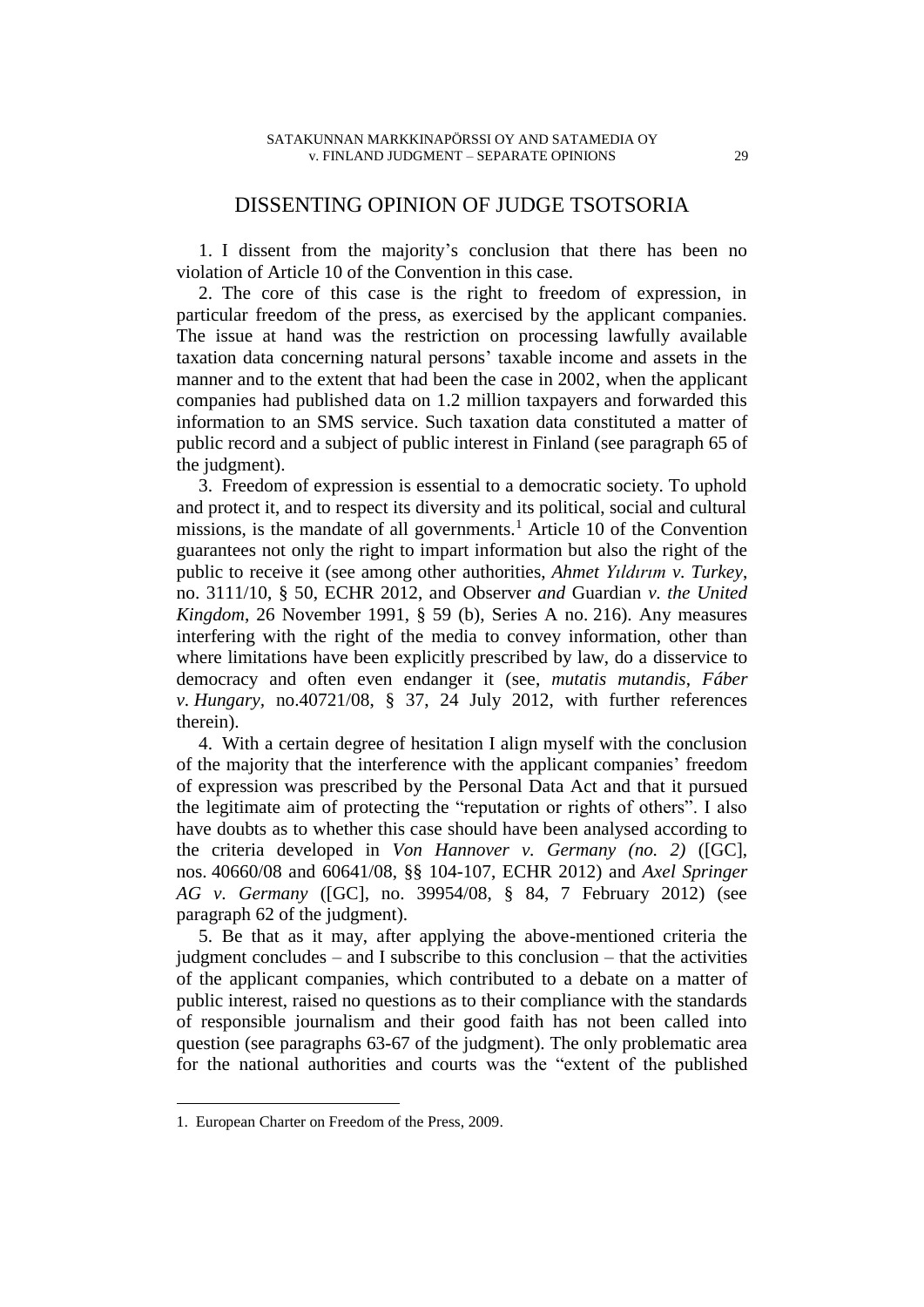information", which would determine whether the activities of the applicant companies fell under the notion of journalism or processing of personal data, which the applicant companies had no right to do (see paragraph 68 of the judgment). The conclusion reached by the majority here served as the basis for shifting the balance from the applicant companies' freedom of expression (Article 10) to the protection of the private life of the taxpayers concerned (Article 8). I do not consider that the judgment has persuasively ascertained that the prescribed limitations on processing and consequently publishing taxation data were necessary for the protection of the right to privacy of either specific individual(s) or of society as a whole. Therefore, I do not agree with the majority that such measures were proportionate to the legitimate aim pursued.

6. Importantly, the judgment does not follow the established case-law finding a violation of Article 10 in cases where governments have taken measures to protect publicly available and known information on matters of public interest from disclosure (see, for example, Observer *and* Guardian, cited above, § 69, and *Fressoz and Roire v. France* [GC], no. 29183/95, §§ 50 and 53-56, ECHR 1999-I)*.*

7. The judgment upholds the decision of the domestic authorities to restrict the processing of taxation data which have been openly available and in the public domain in Finland under the Act on the Public Disclosure and Confidentiality of Tax Information, thus affecting the capacity of the applicant companies to publish such data. I consider that this restriction serves as a form of censorship that, as such, is incompatible with democracy. Moreover, restricting the rights and duties of newspapers to purvey information that is already available on a matter of legitimate public concern has been held to endanger democracy and to be characteristic of a totalitarian regime, as Lord Bridge put it in the Observer *and* Guardian case (cited above, § 36).

8. The domestic authorities gave a broad interpretation – endorsed by the majority – of the concept of respect for the private life of taxpayers in relation to the processing and subsequent publication of their taxation data. The decision by the Supreme Administrative Court of Finland to impose the restriction was made on the ground of the abstract and hypothetical need to protect privacy. No negative effect or harm was identified as having been inflicted upon any individual, nor had society been otherwise imperilled through publication of these data. Moreover, the publishing of taxation data has not been considered to jeopardise the privacy of taxpayers in Finland, even though a number of newspapers and websites have continuously published such data (see paragraph 41 of the judgment). Without sustainable grounds to believe that the right of privacy has been violated or that an imminent/real danger of such a violation existed, the imposition of severe restrictions on media freedom cannot serve the legitimate interest of society.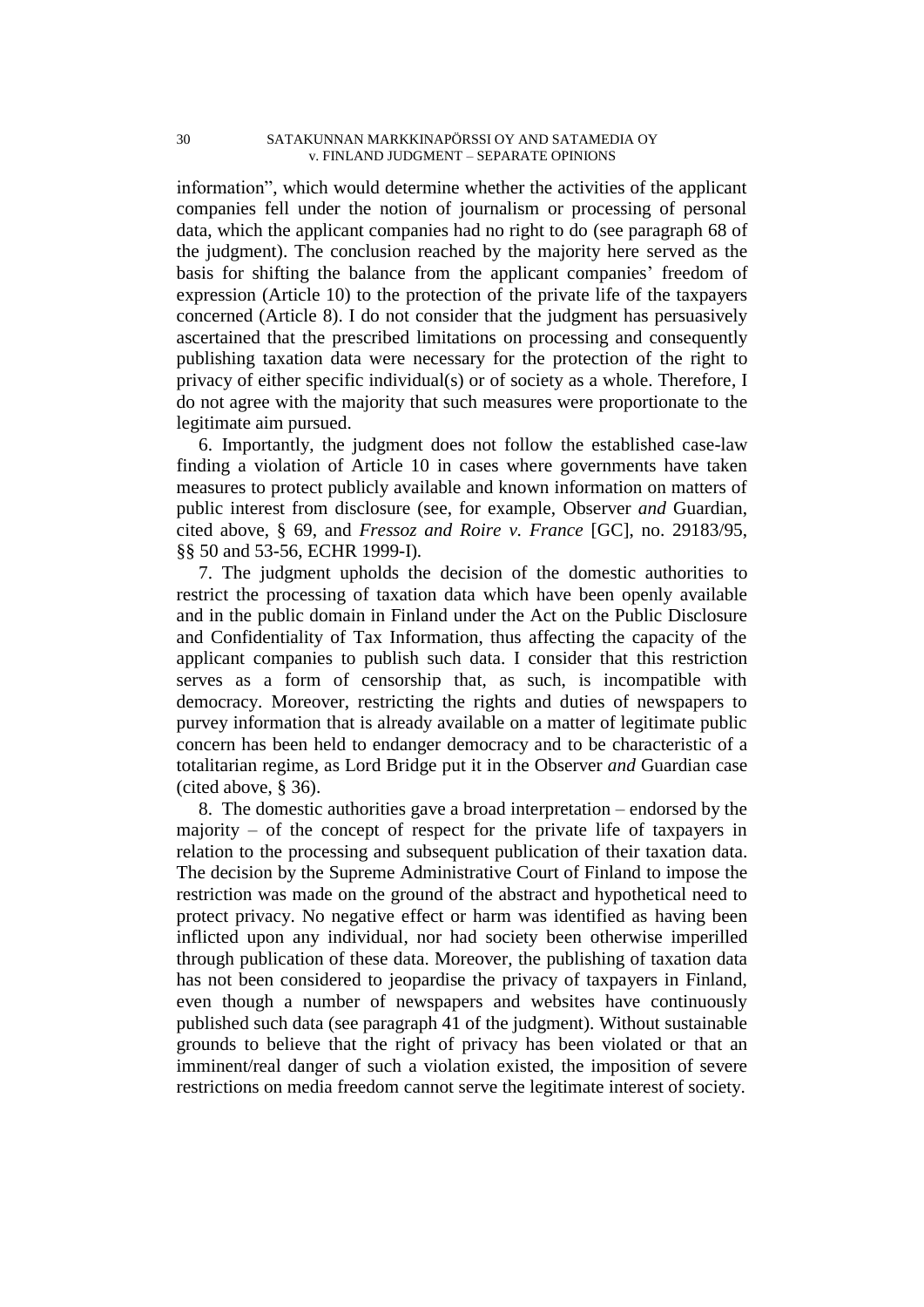9. Regrettably, the majority agreed with the respondent State that the applicant companies' activities did not fall within the exception for the purposes of journalism in the Personal Data Act (see paragraph 31 of the judgment). It should be recalled that the inalienable elements of journalism are data collection, interpretation and storytelling.<sup>2</sup> The judgment, however, could lead to an interpretation that journalists are so limited in processing data that the entire journalistic activity becomes futile. This may be the case especially in circumstances where there are continuous efforts to limit freedom of expression, particularly in the light of the dynamic and evolving character of the media. The judgment does not follow the postulate that any interference with freedom of expression must be convincingly established and narrowly interpreted (see, for example, *Hertel v. Switzerland*, 25 August 1998, § 46, *Reports of Judgments and Decisions* 1998-VI). By limiting the opportunity to publish data already disclosed to the public, the national authorities restricted the contribution of the applicant companies to debate on questions of public interest (see *Sürek v. Turkey (no. 1)* [GC], no. 26682/95, § 61, ECHR 1999‑IV, and *Morice v. France* [GC], no. 29369/10, § 125, 23 April 2015).

10. Another aspect of the judgment that may lead to further restrictions on freedom of expression is the linking of journalistic activity to the extent of the information published. Establishing a quantitative framework for publicly available information and limiting the freedom guaranteed by Article 10 on this ground does not correspond to the notion of a "pressing social need". It is vital that freedom of expression is safeguarded against vague and disproportionate interference. Such an interpretation of the term "journalistic activities" cannot be in the best interests of a democratic society as understood in the case-law of the Court. This interpretation also deviates from the approach developed by the Court of Justice of the European Union to the interpretation of Directive 95/46/EC (see paragraphs 68 and 69 of the judgment). The Court should have construed and assessed the journalistic activities of the applicant companies against the backdrop of the essential role played by the media, including the press, in a democratic society and the fact that all persons who exercise their freedom of expression, including journalists, undertake "duties and responsibilities", the scope of which depends on their situation and the technical means they use (see, for example, *Handyside v. the United Kingdom*, 7 December 1976, § 49, Series A no. 24). The respondent State should not have been afforded a wide margin of appreciation in the particular circumstances of the case (see, for example, *Fressoz and Roire*, cited above §45, and Bladet Tromsø *and Stensaas v. Norway* [GC], no. 21980/93, § 59, ECHR 1999-III).

 $\overline{a}$ 

<sup>2.</sup> B Van Der Haak, M Parks, M Castells, "The Future of Journalism: Networked Journalism", *International Journal of Communications*, 6 (2012) p. 4.